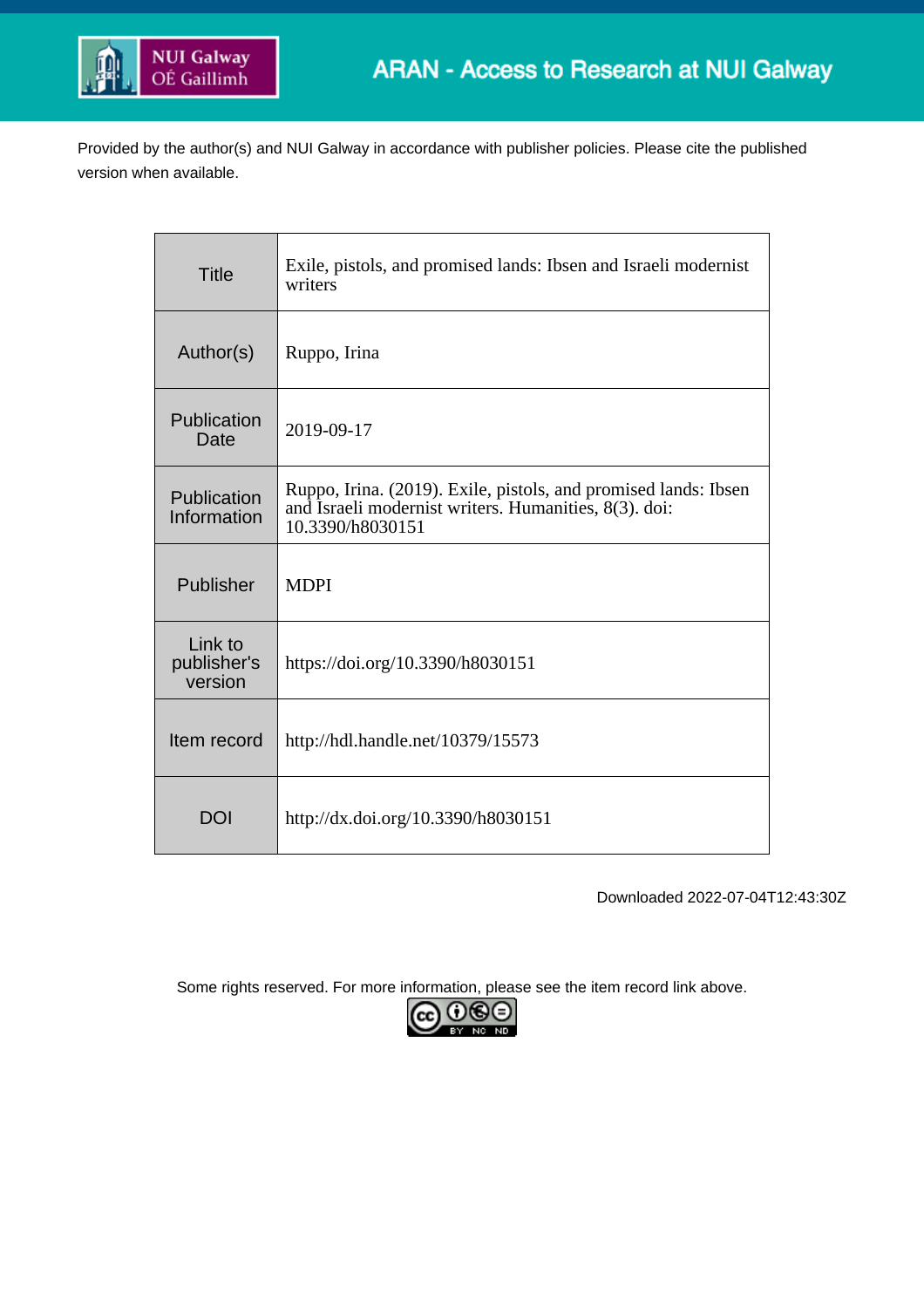



# *Article* **Exile, Pistols, and Promised Lands: Ibsen and Israeli Modernist Writers**

# **Irina Rupp[o](https://orcid.org/0000-0003-4158-7701)**

Discipline of English, School of English and Creative Arts, National University of Ireland Galway, H91 TK33 Galway, Ireland; Irina.ruppo@nuigalway.ie

Received: 2 August 2019; Accepted: 12 September 2019; Published: 17 September 2019



**Abstract:** Allusions to Henrik Ibsen's plays in the works of two prominent Israeli modernist writers, Amos Oz's autobiographical *A Tale of Love and Darkness* (2004) and David Grossman's *The Zigzag Kid* (1994) examined in the context of the Israeli reception of Ibsen in the 1950s and 1960s. To establish the variety of meanings Ibsen's plays had for the audiences of the Habimah production of *Peer Gynt* in 1952 and The Kameri production of *Hedda Gabler* in 1966, this article draws on newspaper reviews and actors' memoirs, as well as providing an analysis of Leah Goldberg's translation of *Peer Gynt.* It emerges that both authors enlisted Ibsen in their exploration of the myths surrounding the formation of Israeli nationhood and identity.

**Keywords:** Ibsen; Henrik; Oz; Amos; Grossman; David; Goldberg; Leah; modernism; Israel; Israeli literature; Peer Gynt; Hedda Gabler; translation; adaptation; Zionism

# **1. Introduction**

The year is 1970, the setting is a Jerusalem school, and the dramatis personae are an irate teacher, the near-13-year-old Nonny Feuerberg, and Gabi, his beloved guardian and his father's secretary. Gabi demands that Nonny be given one more chance to stay in the school despite his 'limitations':

'What you may see as limitations, I happen to consider advantages!' She swelled larger in front of Mrs Marcus, like a cobra protecting her young. 'The advantages of an artistic soul . . . Not all children fit neatly into the square framework this school provides, you see. Some kids are round, some are shaped like a figure eight, some like a triangle, and some'—her voice dropped dramatically as she raised her hand high in the style of that famous actress Lola Ciperola playing Nora in *A Doll's House*—'like a zigzag!'. [\(Grossman](#page-17-0) [1998,](#page-17-0) p. 88)

By mentioning Ibsen in his 1994 coming-of-age novel, the Israeli author David Grossman (b. 1956) makes the Norwegian playwright part of an elaborate fairy-tale quest, full of magic objects and daring escapes. *The Zigzag Kid* is about identity, Nonny's and his country's. On his zigzagging journey into his parents' past, Nonny mentally travels to Mandatory Palestine and to the early years of the State of Israel in the 1950s. He discovers that his grandparents are in fact the supposedly infamous robber Felix Glick and (the equally made-up) Lola Ciperola, a famous actor of Habimah Theatre, which is the national theatre of Israel. While the novel's portrayal of Habimah as a cornerstone of Nonny's identity tallies with Habimah's overall significance in Israeli cultural life, the mention of Ibsen, rather than an Israeli author, comes as a surprise. True, there were many Hebrew performances of plays by Ibsen, as well as other European classics, but these were often regarded as less significant than productions of original Hebrew plays [\(Rokem](#page-17-1) [1996,](#page-17-1) p. 68).

A similarly unexpected nod to Ibsen appears in another exploration of childhood and the beginnings of the Israeli state, namely the autobiographical *A Tale of Love and Darkness* (2005) by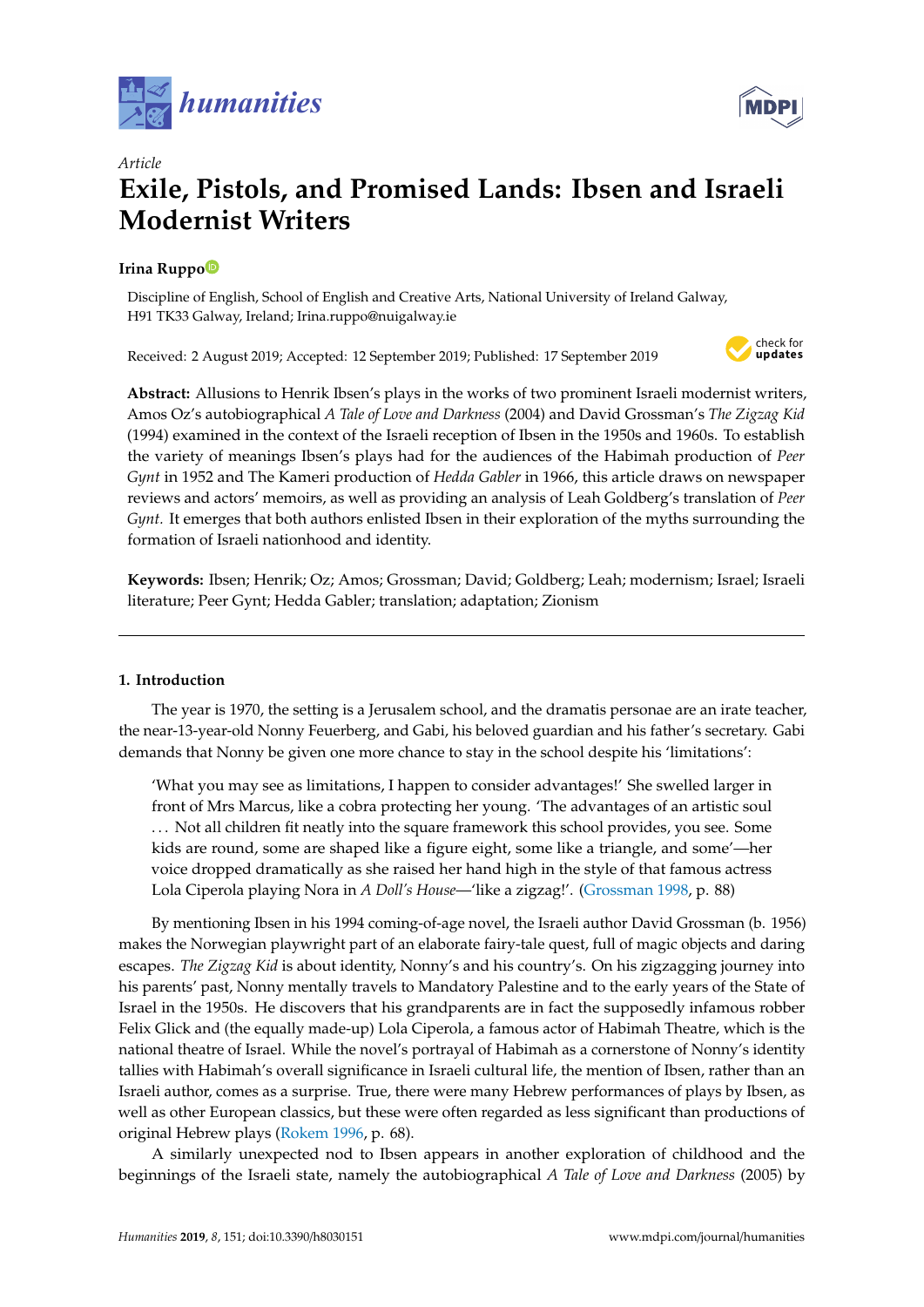Grossman's older compatriot, Amos Oz (1939–2018). Recalling his late mother's 'strange and frightening stories', Oz compares himself to

Little Peer, the orphan son of Jon, the grandson of Rasmus Gynt [who] as he and his poor widowed mother Ase sat alone in their mountain cabin on those long windy, snowy nights [...] absorbed and stored in his heart her mystical, half-crazed stories, about Soria-Moria Castle beyond the fjord, the snatching of the brides, the trolls in the hall of the mountain king and the green [daughters of the devil], $^1$  the button moulder and the imps and nixies and also about the terrible Boyg.  $(Oz 2005, p. 261)$  $(Oz 2005, p. 261)$  $(Oz 2005, p. 261)$  $(Oz 2005, p. 261)$ 

The passage is longer than the corresponding lines in *Peer Gynt,* and the comparison must have been important enough for Oz to use it twice, along with additional references to *Peer Gynt* (Oz mentions seeing the play on a shelf and hearing Grieg's suite).

Both of these prominent Israeli writers include Ibsen in narratives dealing with childhood, bereavement, and the years immediately before and after the foundation of the State of Israel. In this article, I take these mentions of Ibsen as invitations to read *A Tale of Love and Darkness* and *The Zigzag Kid* in the context of Ibsen's reception in Israel in the time of the setting of the crucial sections of the novels, 1950s and late 1960s, respectively, in so far as it can be reconstructed from press reviews, translation analyses, and performance analyses.

What I hope to uncover through this method is an insight into the nature of Ibsen's relation to Israeli literary modernism.<sup>2</sup>

# **2. Background and Methods**

While the scope of this article is limited to two productions and one translation of Ibsen, it is worth mentioning that the Israeli and Hebrew-language receptions of Ibsen are complex and currently under-researched overlapping fields. Their complexity can be briefly glimpsed by considering Giuliano D'Amico's framework for a study of Ibsen's reception outside Norway. D'Amico suggests looking at six points, namely geography (the paths of Ibsen's arrival to a country); 'local, literary, theatrical and cultural traditions'; translators, theatre directors, and other 'middlemen' who promoted Ibsen in the receiving country; the relationship between the book market and the performance history; the issue of copyright (which is an important factor when analyzing reception during Ibsen's life-time and does not apply in this case); and, finally, translations ( $D'Amico 2014$ ). In a pattern which differs from the maps of Ibsen's gradual ingress into local cultures in various European countries, Ibsen entered via multiple channels as part of several ingredients that made up the melting pot of Israeli society. Jewish immigrants from Germany, Russia, France and multiple other European countries counted Ibsen as part of their cultural heritage. Reviews of Israeli productions of *Peer Gynt* referred to past European productions. At the same time, the Hebrew Ibsen, both in book form and in the theatre, predates the foundation of the State of Israel. Hebrew-language translations of Ibsen's plays were relatively popular in Mandatory Palestine, with the first production being *An Enemy of the People* in 1905 [\(Rokem](#page-17-1) [1996\)](#page-17-1). The playwright's name appeared in several early twentieth-century Hebrew-language periodicals published in Europe. Ibsen's plays became part of the repertoire of several important theatre companies, such as Habimah and the Kameri. Thus, while his plays were widely translated into Hebrew, often by prominent writers and poets who were commissioned to produce a version for a new production, these translations were not the first source of the public exposure to Ibsen. This situation was not static, however. As Israeli society

<sup>1</sup> The translation reads 'ghouls', which is not true to Ibsen's play or Oz's Hebrew text, which reads 'bnot-ha-shed', which means daughters of the devil.

<sup>2</sup> I wish to acknowledge the support of the NUIG College of Arts, Social Sciences, and Celtic Studies Research Support Scheme. My thanks also go to the staff of the Israeli Center for the Documentation of the Performing Arts and to Gabriel Lanyi and Ciaran McDonough for their comments on the early version of the article.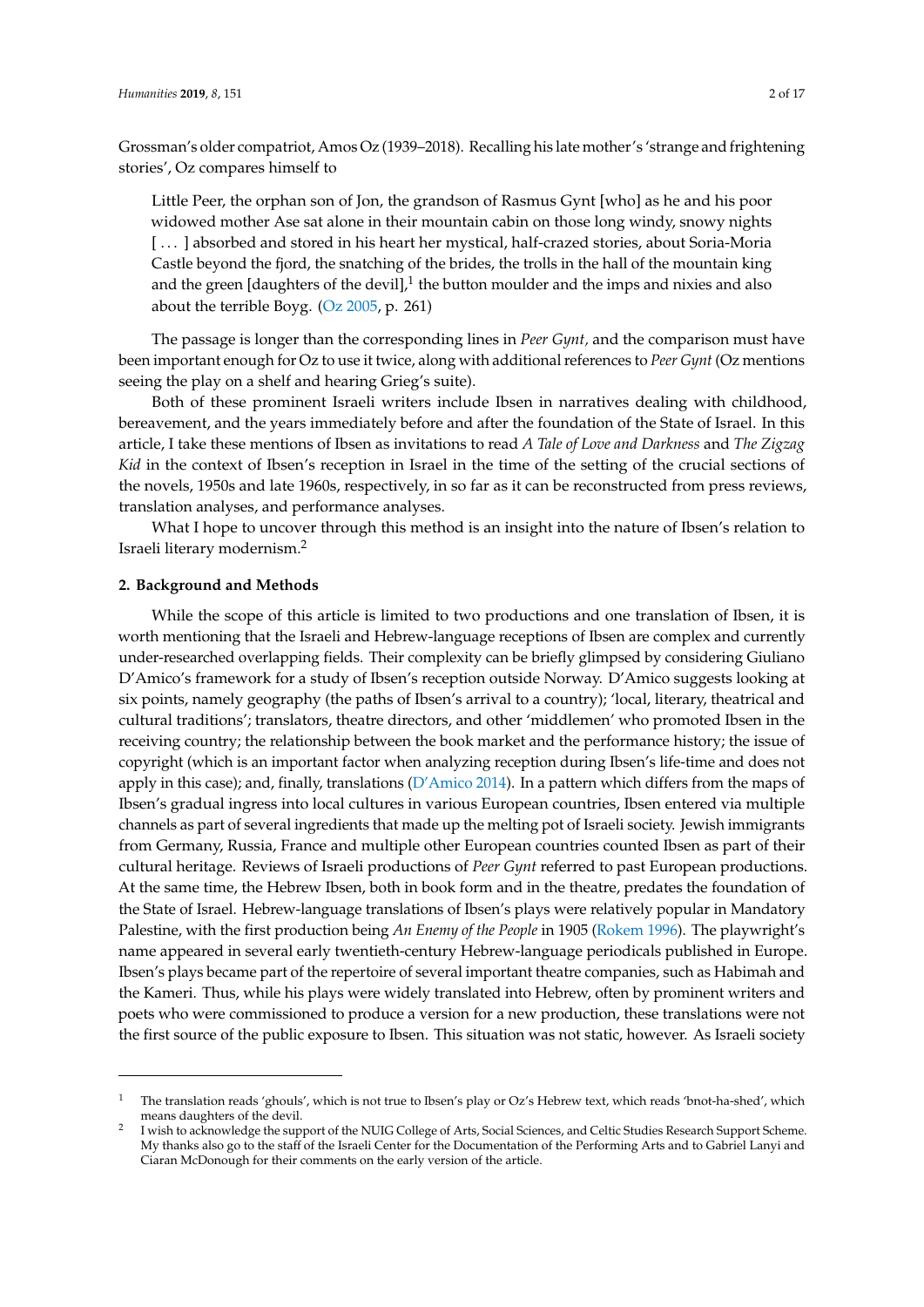continued to develop, Hebrew-language texts and local productions, which included performances of Ibsen in Arabic, became more important than memories of European productions.

A further complexity has to do with the method adopted here. In line with my previous work on the reception of Ibsen in early twentieth-century Ireland [\(Ruppo Malone](#page-17-3) [2010\)](#page-17-3), I propose a seventh area to add to D'Amico's six areas of interest, namely literary responses to Ibsen's work. As the case of the Irish Revival shows, Ibsen's influence on local literature can be far greater than the public exposure to his work. In Ireland, there were very few Ibsen productions, yet several prominent writers, including Yeats and Joyce, read Ibsen, reviewed his plays, responded to them in imaginative ways that transcended mere imitation, and engaged with lesser known and less immediately accessible aspects of his work. The two strands of reception, the literary, and the public, however different they may seem, are not separate. Yeats and Joyce in Ireland and Oz and Grossman in Israel, are part of the same 'interpretive community', to use Stanley Fish's phrase [\(Fish](#page-16-1) [1980\)](#page-16-1), as journalists, actors, and members of the public. Their responses may be more imaginative, and may take more time to gestate, but writers too are members of the public. Writers too are readers.

Here, however, another factor should be taken into account, namely, the separation of the text from its author. After Barthes, literary texts cannot be seen as mere expressions of their authors' wishes; a text is not 'a line of words releasing a single "theological" meaning . . . but a multi-dimensional space in which a variety of writings, none of them original, blend and clash' [\(Barthes](#page-16-2) [2013,](#page-16-2) p. 315). I would therefore like to refine my point. Not only writers, but also the texts that they produce are equal members of their interpretive communities. Oz's and Grossman's novels are spaces within which other texts, such as Ibsen's plays, are read and re-interpreted

The approach that I adopt here is intertextual in the sense outlined by Gregory Machacek in his study of allusion: texts are examined 'synchronically, in connection with a contemporaneous semiotic field made up of literary and nonliterary texts' [\(Machacek](#page-17-4) [2007,](#page-17-4) p. 524). Adding the literary dimension to the study of an author's reception does not turn it into a source hunt or a guess-game regarding the authorial intention. Rather, it allows one to enter a complex network of readership, in which each text in its response to Ibsen, be it a literary allusion, a review, or an actor's memoir, echoes other responses. New meanings assigned to the new author's work in the receiving country thus grow through reflecting each other.

In this article, I analyze an array of echoing responses to Ibsen that connect Oz's and Grossman's novels to the time of their setting, the 1950s and late 1960s, respectively. The concerns and tensions expressed in Leah Goldberg's 1952 translation of *Peer Gynt* reverberate in some of the responses to the production of the play. They also echo Oz's parents' responses to immigration and folklore, as described in *A Tale of Love and Darkness*, and help us understand the range of meanings hidden in the allusions to Ibsen in that work. Likewise, reviews of the contemporary Israeli productions of *A Doll's House* and *Hedda Gabler* are examined alongside an analysis of the story of Zohara, which, I argue, is *The Zigzag Kid*'s response to *Hedda Gabler*. Throughout the article, I use the words 'play' and 'game' when referring to the authors' and translator's engagements with Ibsen as well as their responses to the ideological trends of the time, a subject that I focus on in the concluding part of the argument. I do not attempt to formally relate the patterns of literary engagement to the patterns one sees in gaming (though this approach has been adopted by John K. Hale who used Roger Caillois' theories on games to discuss Milton's allusions to Ovid [\(Hale](#page-17-5) [1989\)](#page-17-5). I use these terms because 'games' and 'playing' are appropriate words to describe a process that is both conscious and subconscious and that presupposes, as in the intertextual approach to the study of text, a kind of equality between the participants in the game, be they human beings or texts.

#### **3. Amos Oz and** *Peer Gynt* **in Habimah 1952**

*A Tale of Love and Darkness* tells the interrelated stories of Oz's childhood in the 1940s and 1950s and the experiences of his family and other Eastern European Jewish immigrants during the years before and immediately after the foundation of the State of Israel in 1948. Apart from documenting life in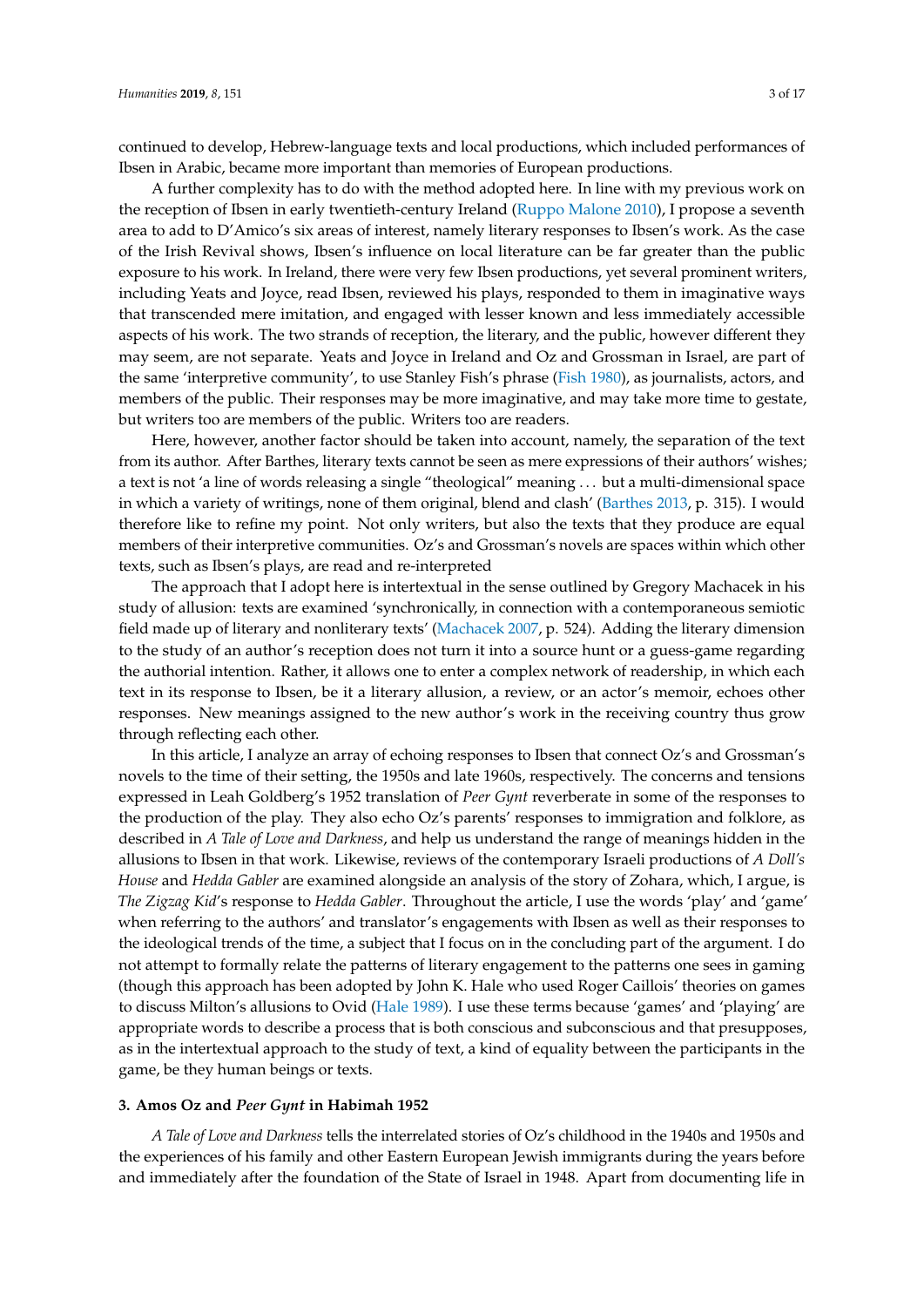Jerusalem, the novel also ventures into Oz's parents' and grandparents' past, describing their life in Europe, especially the mother's life in the Ukranian town of Rovno. The suicide of Oz's mother, Fania Klausner, in January 1952, is central to this work, which is part memoir and part novel [\(Mendelson-Maoz](#page-17-6) [2010,](#page-17-6) p. 83). It is mentioned at its start and it ends it, functioning as both the framing device of the work and its core mystery. The allusions to *Peer Gynt* occur in relation to Fania Klausner. It is obvious that by describing himself as Peer and his mother as Åse, Oz underscores his mother's influence on his development as a writer. I propose that these allusions have another dimension that becomes apparent when Oz's engagement with Ibsen is contextualized within other contemporary responses to *Peer Gynt*.

By contemporary responses, I do not mean contemporaneous with the publication of the novel, but rather with the time in which the novel is set. The play premiered in Israel in May 1952, just a few months after Fania Klausner's suicide and a few months before the young Amos changed his name from Klausner to Oz and left Jerusalem for a kibbutz. *Peer Gynt* at the Habimah was an important occasion in the Israeli theatre; it was extensively reviewed and debated in the press. The translation of the play into Hebrew was commissioned from the renowned Israeli poet Leah Goldberg. It was published in the following year. In fact, Oz refers to that volume when he describes the bookshelves in the kibbutz residence of his lover Orna [\(Oz](#page-17-2) [2005,](#page-17-2) p. 476). That is to say that *Peer Gynt*, in 1952–1953, was a work of some importance in Israeli literary culture.

# *3.1. Leah Goldberg's Translation*

In the introduction to her Hebrew version of the play, the Lithuanian-born poet Leah Goldberg explains that she used Christian Morgenstern's German translation (1867), the Russian translation by Anna and Peter Hansen (1907) and the English translation by Robert Farquharson-Sharp (1897). She also thanks the Swedish director of the play, Sandro Malmquist, for giving her further insights into the text of *Peer Gynt* whose original language she could not access. Goldberg's rhyming translation echoes Ibsen's rhythms and is generally faithful to the original. There are some intriguing deviations, however. For example, while Goldberg uses the terms 'troll' and 'boyg' throughout the text, other supernatural entities are called by their Hebrew equivalents. During his fight with the mysterious Boyg, Peer exclaims:

Var her bare en nisse, som kunde mig prikke!

Var her bare så meget, som et årsgammelt trold!

[\(Ibsen](#page-17-7) [1867,](#page-17-7) p. 57)

Were there only a nixie here that could prick me!

Were there only as much as a year-old troll!

[\(William and Archer](#page-16-3) [1909,](#page-16-3) p. 86)<sup>3</sup>

In Hebrew the 'year-old troll' is a 'son of a troll', but the '*nisse*' or 'nixie' is *gamad ben-bliya'al* [\(Goldberg](#page-17-8) [1953,](#page-17-8) p. 80). *Gamad* means dwarf, while *ben-bliya'al* denotes an evil or wicked person, or indeed the son of a devil. The term brings *Peer Gynt* into the proximity of the Kabballah, Rabbinical texts, and Jewish folklore.

Mother Åse blames her fairy tales for Peer's reckless behaviour; she believes he has over-identified with stories about 'prinser og trolde og alleslags dyr' [\(Ibsen](#page-17-7) [1867,](#page-17-7) p. 38) ['princes and trolls and all sorts of beasts' [\(William and Archer](#page-16-3) [1909,](#page-16-3) p. 55)]. Goldberg translates this as '*shedim ve ruhot ve mlakhim adirim'* (52). '*Shedim ve ruhot'* [ghosts and spirits] are the names used in Rabbinical literature,<sup>4</sup> and 'great kings' resonates of the Bible. Even more striking is the use of words such as *shabbat* (Sabbath)

 $3$  As William Archer's translation is far more faithful to the original than that of Farquharson-Sharp, I will use it here when a simple sense of the original is required.

<sup>4</sup> http://[jewishencyclopedia.com](http://jewishencyclopedia.com/articles/13523-shedim)/articles/13523-shedim.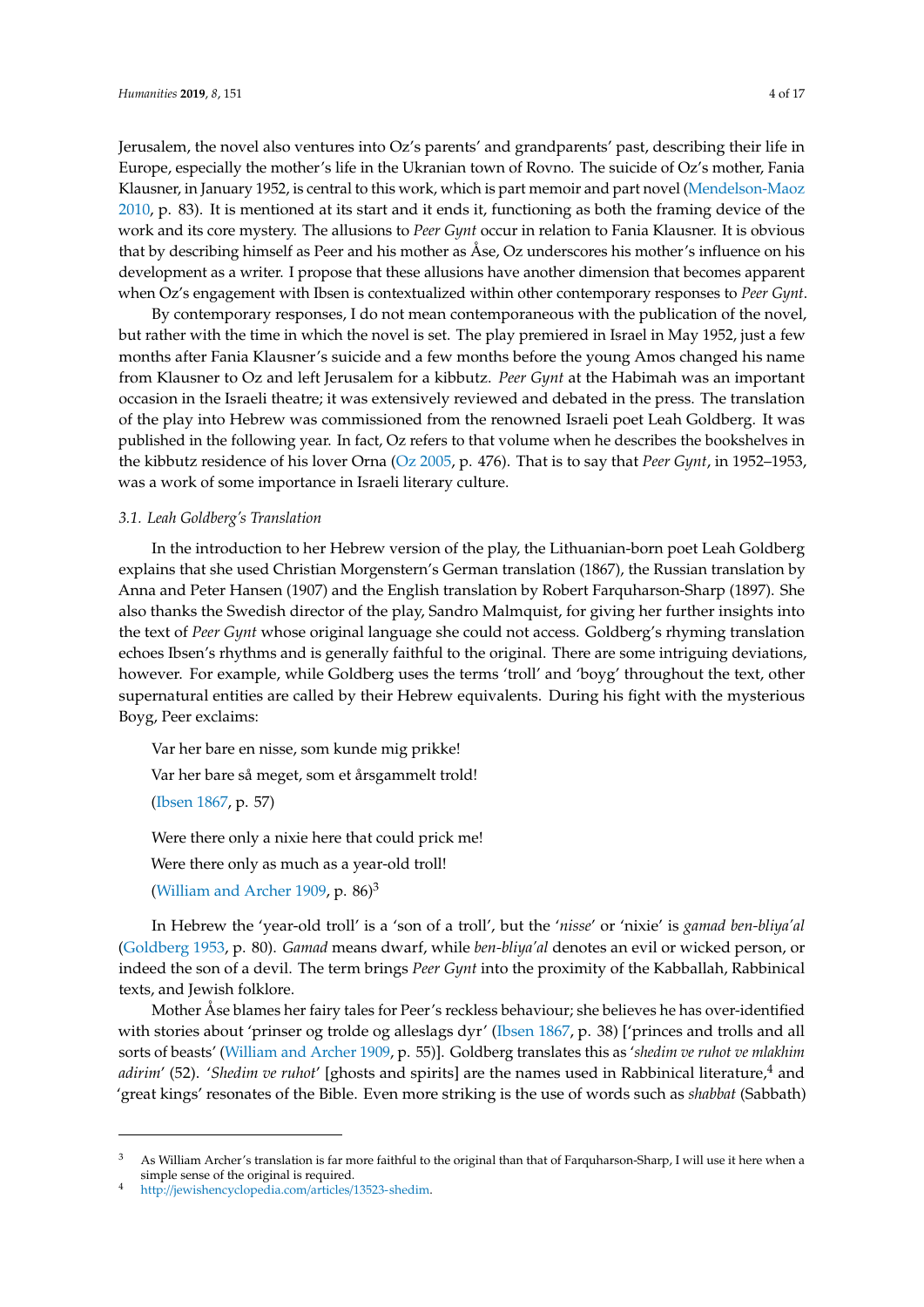and *torah* (the Pentateuch). When Peer Gynt meets the Troll King's daughter<sup>5</sup> and boasts about his supposed riches, instead of talking about his Sunday clothes, he refers to his '*bigdey-ha-shabat*', Saturday clothes [\(Goldberg](#page-17-8) [1953,](#page-17-8) p. 63), the play's Christian setting notwithstanding.

The boundaries between Christianity and Judaism are similarly flouted in the final act. In the eulogy of the man who cut off his finger to avoid the draft (which Peer overhears upon his return to Norway), the pastor mentions that the man sent his children to school as it was time for them '*lilmod tora'* ('to learn the Torah') [\(Goldberg](#page-17-8) [1953,](#page-17-8) p. 209), which is an expression unequivocally related to the traditional *cheder*, a Jewish religious school for young children. Goldberg does not change the setting of the play; she does not turn its pastors into rabbis. Nor does Goldberg's use of Judaic terms constitute a mere domesticating of Ibsen. Rather, Goldberg expands the use of the Jewish terms to make them larger linguistic containers; she allows these terms to pertain to more religions and cultures than just Judaism. Subverting the established European paradigms in which various Christian denominations were dominant while Judaism was a marginalized and persecuted religion, Goldberg turns Hebrew and Judaism into tools for depicting other cultural experiences.

Other deviations from the original evoke specifically Zionist expressions. In Act 4, Peer daydreams about digging a canal in the North-African desert and founding a new country peopled with his offspring and named 'Gyntiana'. In Goldberg's translation, his Gyntiana is a 'young country', '*madina tzaira*' [\(Goldberg](#page-17-8) [1953,](#page-17-8) p. 143). While this is a literal translation of Ibsen's phrase 'mitt unge land' [\(Ibsen](#page-17-7) [1867,](#page-17-7) p. 95), it is also a frequently used term to refer to the state of Israel. Another even more blatant use of Zionist terminology is found in the already mentioned eulogy of the draft dodger. We are told that 'one spring the torrent washed it all away/their lives were spared. Ruined and stripped of all/he set to work to make another clearing' [\(William and Archer](#page-16-3) [1909,](#page-16-3) p. 216).<sup>6</sup> In Hebrew, the situation is more complicated: '*aviv ehad hanahal migdotav*/ *yatza. haam zanah et nahluto* /*akh hu hazar kekodem el sdotav*'. In the following literal translation of the text, the words with several possible meanings are shown using forward slashes:

One spring, the river burst its banks.

The nation/people left/abandoned its property/inheritance/heritage,

But he came back as before to his fields.<sup>7</sup>

The use of the word '*am*' [nation, folk, people] in the second line and '*nahala*' (property/heritage) in conjunction with the loaded phrase 'as before' (that in Hebrew is related to the word 'ancient') are redolent of the Zionist discourse. They paint the picture of a land which was abandoned by its people and to which the hero returns in fulfilment of an ancient destiny. Neither the Russian nor the German translation have anything comparable. Goldberg seems to draw a linguistic parallel between the man and the *halutzim*. The *halutzim*, or pioneers, were Jews from Eastern Europe who settled in Mandatory Palestine in the wake of the Balfour Declaration of 1917, which indicated British support for 'the establishment in Palestine of a national home for the Jewish people' [\(Fromkin](#page-16-4) [1989,](#page-16-4) p. 297). Trained in agriculture, they came with the intention to cultivate the land. They were celebrated in school textbooks and depicted, similarly to the man in the sermon, as hard-working courageous people who built new cities in an unforgiving climate. Strangely, Goldberg conflates their image with that of a draft-dodger, a figure that would have been anathema to the Zionists of the 1950s who idealized the army.

<sup>5</sup> The title 'Troll King' is not in the original, where this character is referred to as 'Dovregubben', the old man of the Dovre. I am using this term, which appears in several translations, for the sake of convenience.

<sup>6</sup> Archer's translation is very close to the original, which reads 'En Vaar blev alting revet bort af Flommen. De slap derfra med Livet. Arm og nøgen han tog paa Ryddningsværket fatt paany' [\(Ibsen](#page-17-7) [1867,](#page-17-7) p. 137). The meaning of Farquharson-Sharp's version is the same as Archer's.

<sup>7</sup> All translations of Leah Goldberg's text, the newspaper reviews of Israeli productions of Ibsen's plays, and Shimon Finkel's memoir are my own.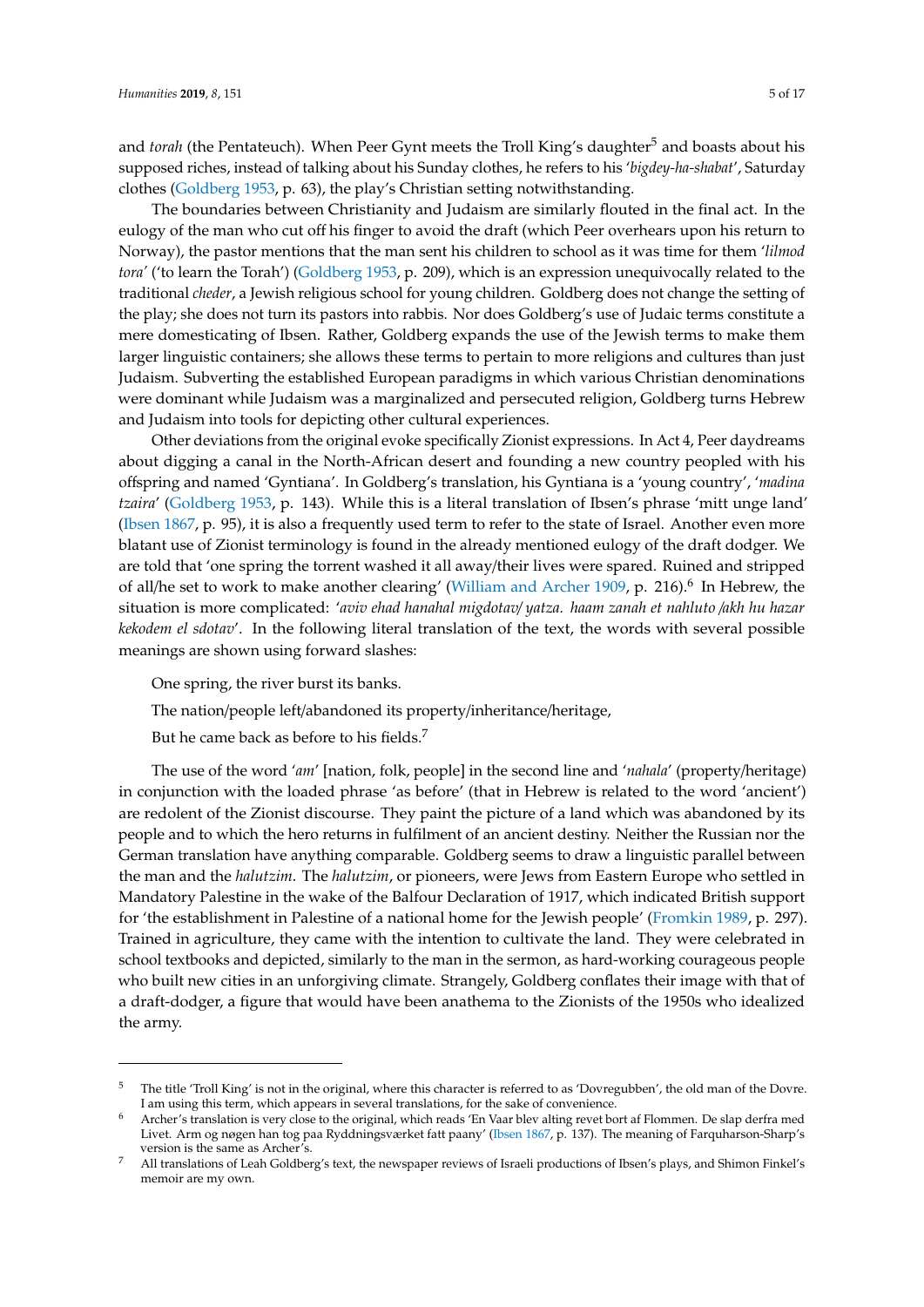The game that Goldberg plays with Ibsen and Zionism is not surprising if we note Adriana Jacobs' observation that for the poet, translation did not only serve the national canon, but also 'mediated relations between the immigrant diasporic world and the emerging Jewish national culture in Palestine' [\(Jacobs](#page-17-9) [2014,](#page-17-9) p. 480). Jacobs argues that in her translations, Goldberg 'created sites of resistance and polyphony in an increasingly hegemonic and monolingual national context, while simultaneously inscribing their Hebrew writing in more international, multilingual, and heterogeneous mappings of poetic influence and tradition' [\(Jacobs](#page-17-9) [2014,](#page-17-9) p. 480).

Ibsen's trolls are meant to parody nationalism. In Goldberg's translation, this is taken one step further; her trolls might have reminded the public of the ideological imperative to buy only locally made goods. Oz, in *A Tale of Love and Darkness,* describes this practice as follows: 'We had an iron rule that one should never buy anything imported, anything foreign' ( $Oz$  [2005,](#page-17-2) p. 17). The phrase used by Oz, '*totzeret hutz*', is almost the same as the phrase used by Goldberg's trolls: '*tozteret shel eretz aheret*'. Goldberg, moreover, makes the trolls far more sinister in their contempt for imported goods than Ibsen. Archer's translation, which is close to the original as well as to the German $^8$  and the Russian $^9$ , goes as follows: 'to our Dovre's renown:/Here all things are mountain-made, nought's from the dale/Except the silk now at the end of your tail' [\(William and Archer](#page-16-3) [1909,](#page-16-3) p. 73). Goldberg's translation reads: '*Kan bedovre—veze hesegeynu harav*/ *kol totzeret shel eretz aheret taharam*/ *hutz miseret hameshi biktze hazanav'* (Here in Dovre—and this is our great achievement/Any produce of another land will be confiscated'/Except for the silk bow at the end of the tail) (1953, p. 68).

An even more striking response to contemporary ideology is the following deviation from the original, also found in the scene where Peer nearly agrees to marry the Troll King's daughter. The Troll King's conditions are as follows:

For det første maa du love, at du aldrig ændser hvad der ligger udenfor Rondernes Grænser; Dag skal du sky, og Daad og hver lysbar Plett.

Peer Gynt must 'never give heed/ To aught that lies outside the Ronde hills' bounds;/ Day you must shun, and deeds, and each sunlit spot' [\(William and Archer](#page-16-3) [1909,](#page-16-3) p. 70). In English, German and Russian<sup>10</sup>, the emphasis is as in the original: on 'not giving heed' and on shunning sunlit places. In Hebrew, by contrast, the emphasis is on Peer's physical confinement in the land of the trolls. There is a sense of claustrophobia about the old troll's conditions as they appear in Hebrew:

*Lo titze haim min haeretz hazot Vetihye shvuatkha neemenet aleynu Lo titze leolam et gvulot artzeynu Vetihye rak beyn elu hagiv'ot* (You shall never leave this country And your oath shall be loyal to us You shall never leave the borders of our country And you shall only abide between those hills.)

<sup>8</sup> Sodann mußt Du Deine Christentracht abwerfen; Denn dies laß zu Dovres Ehren Dir einschärfen: Hier ist nichts von jenseits der Felsenscheide, Außer hinten am Wedel die Schleife von Seide. [\(Christian](#page-17-10) [1907](#page-17-10) http://[gutenberg.spiegel.de](http://gutenberg.spiegel.de/buch/peer-gynt-1716/1)/buch/peer[gynt-1716](http://gutenberg.spiegel.de/buch/peer-gynt-1716/1)/1)

<sup>9</sup> К чести будь скaзaно нaшей, у нaс, Bсе своего производствa; Bсе, что мы носим, срaботaно здесь, B скaлaх родных; из долины, Бaнты лишь те, что у нaс нa хвостaх[\(Anna and Hansen](#page-17-11) [1956,](#page-17-11) p. 451).

<sup>10</sup> Πрежде всего обещaешь, Πлюнуть нa все, что вне Рондских грaниц, Cветa и дня сторониться, Cветлого делa и солнцa лучa. [\(Anna and Hansen](#page-17-11) [1956,](#page-17-11) p. 450).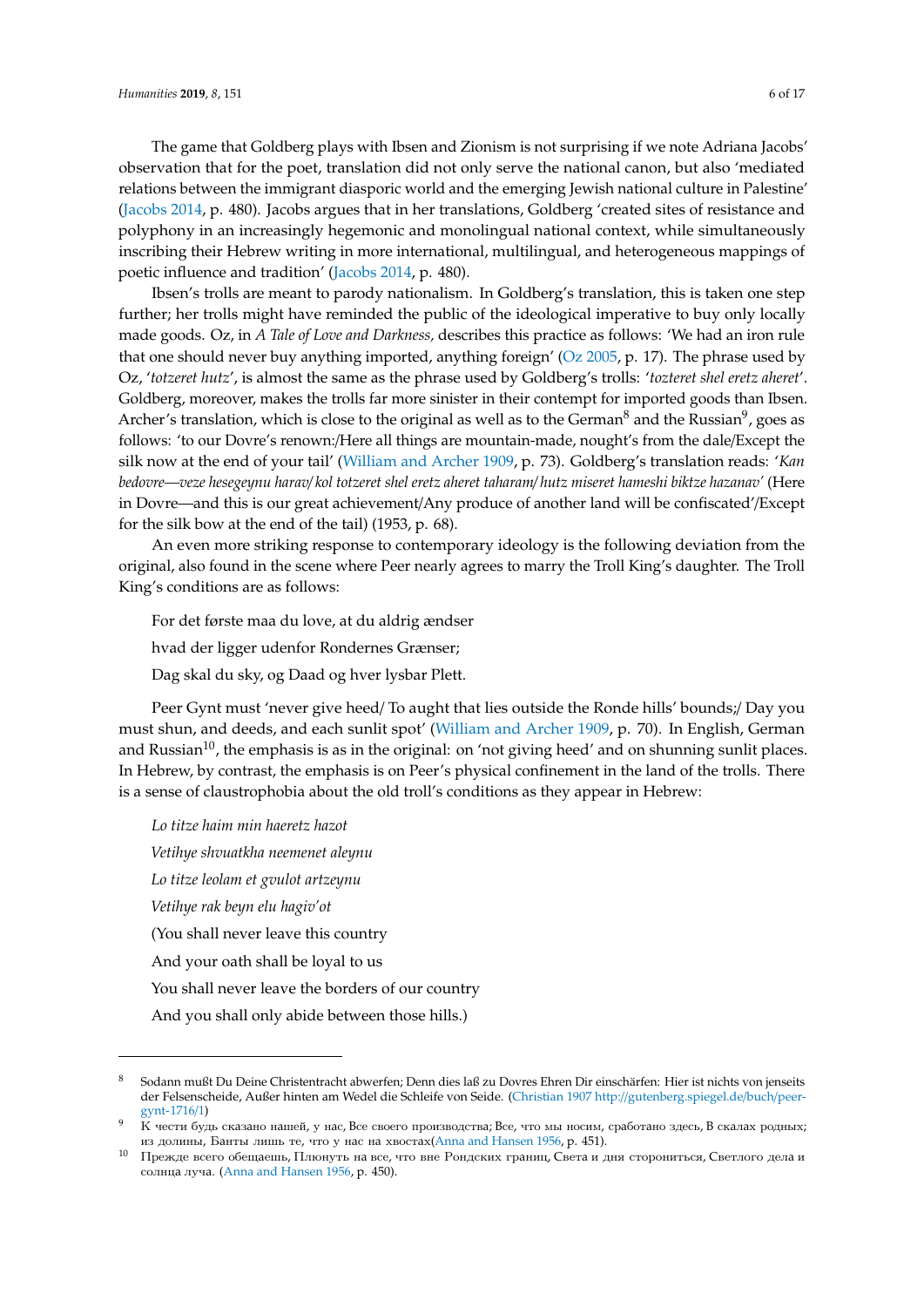The implication of this move is shocking. Is it possible that Goldberg, who had shunned political writing throughout her life, chose the subtle medium of translation to criticize Zionism? While this possibility cannot be ruled out, I suspect that the intended subtext of Goldberg's deviations from Ibsen's original is more complex than criticism of the ruling ideology of Goldberg's newly established state. Goldberg is critical not of Zionism per se, but of the all-prevalent demand that the new immigrants negate their roots and let go of memories of Europe, their European culture, and even their Jewish-European identity. *Shlilat hagalut*, the rejection of exile, was a central tenet of Goldberg's contemporaries, and this demand was, for her, a source of tension. As Jacobs explains, Goldberg 'was acutely aware of how a "rejection of exile" conflicted with her . . . engagements and dialogues with European literary cultures' [\(Jacobs](#page-17-9) [2014,](#page-17-9) p. 481). The imperative to reject the past possibly also made it harder, not easier, for the Jewish immigrants to accept the new country as their home.

When domesticating Ibsen, Goldberg made his play reflect not only the language, but also the tensions within her society. The Hebrew *Peer Gynt* is a carnival site where familiar ideals, such as fatherland, inheritance, Judaism, and Zionism, can be re-encountered, and re-examined in a new light. Through its encounter with Ibsen, Hebrew becomes more international than it had ever been; it becomes possible to speak of Sunday clothes as Sabbath clothes, and of Israel as a not just a place of refuge, but also as a place of confinement and exile.

#### *3.2. Sandro Malmquist's Israeli Peer Gynt*

While Goldberg's translation displayed both daring and subtlety in domesticating Ibsen, the performance was motivated by different factors. In the early 1950s, the management of Habimah decided to gain new experience, expand its repertoire and preserve its reputation as the national theatre through a series of productions by invited directors from abroad [\(Rokem](#page-17-12) [2011,](#page-17-12) p. 133). The Swedish Sandro Malmquist became a frequent guest, directing *John Gabriel Borkman* in 1953 and *The Wild Duck* in 1954.

Malmquist is remembered by Nava Shean, who played the Troll's Daughter, as having a great love for 'everything in Israel, from yogurt to the incomprehensible Hebrew language' and for communicating in broken English, and mostly through the medium of pictures [\(Shean](#page-17-13) [2010,](#page-17-13) p. 84). His approach to *Peer Gynt* seems to have been similar to that of Hans Jacob Nilsen, who declared, in 1948, that '*Peer Gynt* is no journey through Norway: it is a journey through a human mind' [\(Marker and Marker](#page-17-14) [1989,](#page-17-14) p. 25). Shean recalls that Malmquist's stationary constructivist stage set, around which Peer moved in spirals as if circling around his self, was meant to 'make clear that the play had nothing to do with a real-life journey from one scenery to another, but with mental drama taking place within one man's soul' [\(Shean](#page-17-13) [2010,](#page-17-13) p. 85). His use of projections, however, created a memorable visual spectacle, which was praised precisely for its ability to recreate various landscapes. Apparently, 'the stage resembled a huge [living and moving] painting, taken from an album of Northern painters' [\(Eshel](#page-16-5) [1952\)](#page-16-5).

In fact, Malmquist's anti-romantic vision was partly sabotaged: he had hoped to avoid using Grieg's score, but the horrified cast of Habima protested: 'Our audience can recognize Grieg's music, like 'Solveig's Song', and will not be prepared to accept the play with any other music' [\(Shean](#page-17-13) [2010,](#page-17-13) p. 85). Malmquist was on the verge of leaving, but eventually conceded the point. Shimon Finkel, who played Peer, also recalls arguing with Malmquist. Finkel agreed that the performance needed to transcend the stagy romanticism of early twentieth-century productions, such as the one he had seen in the Royal Theatre, Berlin, in 1922. He admired Malmquist's choreography. However, he disliked the scene with the Boyg and tried to convince the director to remove it, though on this matter, Mamlquist would not be budged. Finkel was impatient to get through what he called 'philosophical' scenes of Act 5; he recalls playing them with 'excessive irritation, wishing to . . . get to the last scene with Solveig, which gave [him] the opportunity to express one of the most heartfelt and dramatic moments in the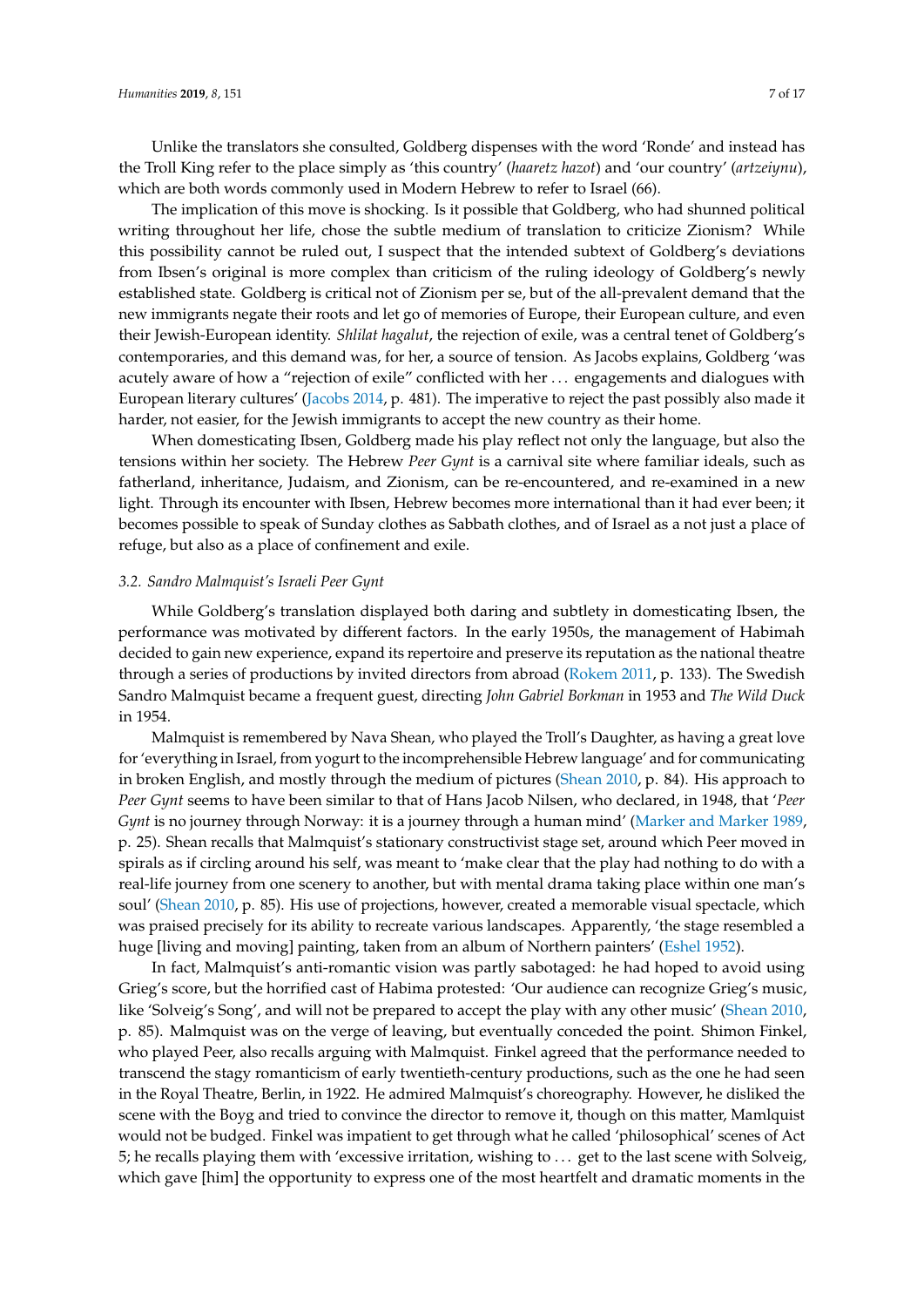play' [\(Finkel](#page-16-6) [1971,](#page-16-6) p. 151). Peer's reunion with Solveig, the tragedy of Åse's death, and the bathos of the Anitra scenes (which drew a lot of laughter from the audience) were key points for Finkel, making up for the 'philosophy' and other 'incomprehensible scenes' [\(Finkel](#page-16-6) [1971,](#page-16-6) p. 151).

While Finkel's romanticism was at odds with Malmquist's vision, it was more in line with what the public wanted to see. The use of Grieg's music was indeed complimented. In fact, the extensive reviews focused less on the production than on the supposed meaning of the play and the significance of its performance in Israel. The reviews, as Freddie Rokem observes, focused less on the director's vision than on the idea of nationhood and on 'the ideology of the State of Israel and its concern for returning the Jews to their ancient homeland' [\(Rokem](#page-17-12) [2011,](#page-17-12) p. 35). Malmquist's attempt to contemporize the play by dressing Begriffenfeldt as Hitler attracted only negative comments [\(Eshel](#page-16-5) [1952\)](#page-16-5). His exploration of the gradual bestiality of Peer's 'erotic imagination', conveyed through the costume of the Troll's daughter featuring two sets of breasts [\(Shean](#page-17-13) [2010,](#page-17-13) p. 86), was barely mentioned in the reviews. The detail was only picked up in the satirical review by Ephraim Kishon written from the perspective of a recent immigrant from Hungary. The play is recounted in a series of jokes about Peer being pursued by 'giant dwarves' in Act 2, carrying a boat with 'businessmen from Beersheba' in Act 4, getting arrested by Hitler for 'speaking Yiddish wheareas one can also speak Hebrew' and 'preaching Zionism to the masses' in Act 5 [\(Kishon](#page-17-15) [1952\)](#page-17-15). His comical approach notwithstanding, Kishon was similar to the rest of the critics in focusing his review on Israeli life rather than the play.

Indeed, the reviewer of the centrist *Haboker* claimed that 'one can learn from the play a national message of our own':

Peer Gynt goes around the whole world, and, in the end, he comes to Norway full of disappointments—and there: his first love is loyal to him. Can it not be a wonderful parable for our return to Zion? I always say that the theatre does not show anything Zionist or national, and here I see that there are no borders in the world of the spirit. [\(Unsigned](#page-17-16) [1952\)](#page-17-16)

By contrast, Sh. Israel, in the extreme nationalist *Sulam* thought, the play was about 'the cancer of individualism from which the Jewish people could be freed' and that it embodied 'Europe that spat us out and that deserves to be expelled ... from our souls' [\(Israel](#page-17-17) [1952\)](#page-17-17). 'Sh. Israel' is likely to have been a pseudonym of the paper's editor, Israel Eldad (also known as Scheib). He was a former member of the paramilitary group Lehi and an advocate of the establishment of a sovereign Jewish kingdom within the biblical borders. This extremist reaction contrasts with the review by A. Aisenberg, who proposed a connection between Peer's self-deception and 'our life in our young country'. 'How many among us', wondered Aisenberg, 'dreamed dreams of worlds a plenty when they were young and saw themselves as their centre ... and on facing the grey reality ... were swept in the whirlpool of egoism'. For Aisenberg, the connection between *Peer Gynt* and Israel was in Peer's inability to settle down. 'One of the problems of the current crisis', he wrote 'is . . . the lack of ideals . . . half of the population of the country do not, at the moment, feel rooted in the places where they live. And has an educational atmosphere been created to stop people wandering within the country and outside its borders? Aren't the young people dreaming of leaving the country that was won by the blood of their fathers?' [\(Aisenberg](#page-16-7) [1952\)](#page-16-7).

#### *3.3. Peer Gynt and the Lost Promised Lands*

What these reviews suggest is that *Peer Gynt* struck a chord with members of the audience whose own life-paths, as citizens of the newly established State of Israel, reflected the disappointments and frustrations of Ibsen's protagonist. In Ibsen's counter-romantic drama [\(Durbach](#page-16-8) [1982,](#page-16-8) p. 6), Peer's ambitious belief in the power of the self to transcend reality and fashion its own paradise is given expression in his tales of the Soria Moria castle and a folkloric land of his dreams where he is emperor. This belief is then subverted in the final act when 'with the eyes of a dying Moses, Peer gazes on a Promised Land which his own experience has turned to dust and ashes' [\(Durbach](#page-16-8) [1982,](#page-16-8) p. 9).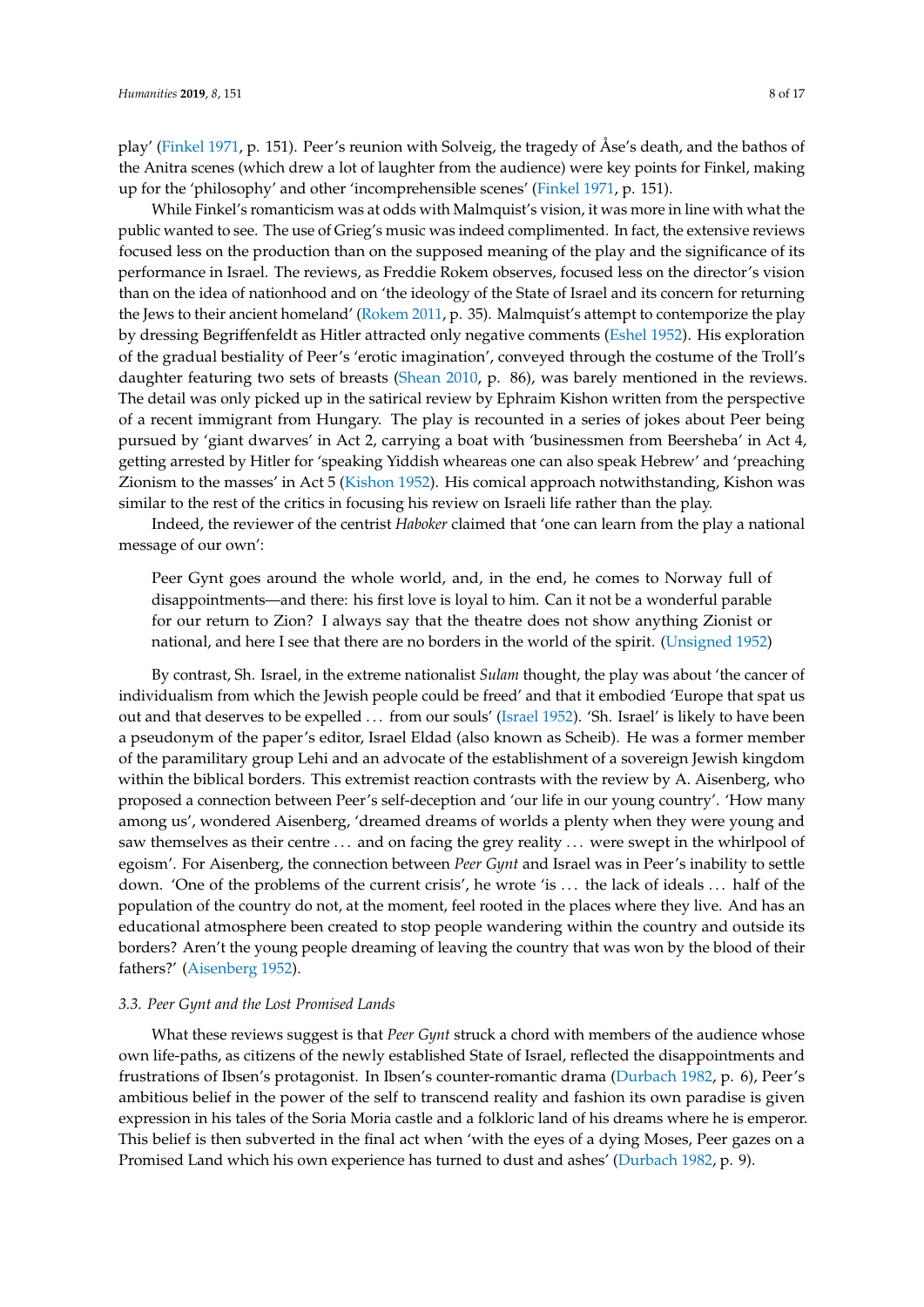Frustrated dreams of a promised land is one of the major themes of *A Tale of Love and Darkness.* This sense of disappointment refers to both politics and the everyday. Oz describes his elderly relatives' unfulfilled hopes that as Jews in their own state, they would 'treat our Arab minority justly fairly, generously, . . . shar[ing] our homeland with them, shar[ing] everything with them' [\(Oz](#page-17-2) [2005,](#page-17-2) p. 185). Oz also describes his parents' unhappiness in Jerusalem. He recalls his parents singing Zionist songs about 'the land where 'all our hopes will be fulfilled'. 'But what were their hopes', Oz asks; 'Perhaps they . . . thought they would find in the . . . Land of Israel something less . . . crudely materialistic and more idealistic; something less feverish and voluble and more settled and reserved' [\(Oz](#page-17-2) [2005,](#page-17-2) p. 242). This experience of Israel not as a promised land but as a place of exile is the sentiment voiced, as we have seen, in Goldberg's translation of the Troll King's admonitory words to Peer Gynt. While their viewpoints were different, in reviewing the play, many critics engaged with what Oz calls 'Worldatlarge', 'attractive, marvellous, but to us . . . dangerous and threatening' [\(Oz](#page-17-2) [2005,](#page-17-2) p. 4). Similarly, Grossman in *See Under: Love* calls Europe 'Over There'*,* a place you weren't supposed to talk about too much, only think about it in your heart and sigh with a drawn-out krechts, oyyyy, the way they always do' [\(Grossman](#page-17-18) [1991,](#page-17-18) p. 13). Oz explains that 'Europe . . . was a forbidden promised land, a yearned-for-landscape of belfries . . . forests and snow-covered meadows'. Here, Oz mentions the very same words that Goldberg uses in *Peer Gynt,* 'meadow' (*ahu)*, 'hut' (*bikta),* saying that they had a 'sensual aroma of a genuine, cosy world, far from the dusty tin roofs, the urban wasteland of scrap iron and thistles ... of our Jerusalem' (2).

The uneasy relationship with Europe can be sensed behind another reviewer's assertions that Norwegian folklore was alien to the Israeli audience of *Peer Gynt*:

What do we care about St Peter that guards the heaven's gates. What do we care about trolls and ghosts from northern fairy tales. They can only provoke our curiosity; we do not identify with them; the strings of our times are not tuned for that. [\(Zusman](#page-17-19) [1952\)](#page-17-19)

This sentiment seems to clash with Grossman's and Oz's assessment of their society's relationship with Europe. It contrasts, moreover, with Goldberg's decision to domesticate Ibsen through the use of Hebrew and Jewish equivalents for various folkloric and Christian terms in the play. Oddly, this reviewer, whose name, Zusman, suggests that he was a European Jew, describes the folklore of a Northern-European country as an alien territory. Yet, there is a sense of protesting too much; this is a forced negation rather than a factual assessment. The phrases 'what do we care' and 'our times' are appeals to the readers' nationalism and modernity. What is dismissed is not only Europe, but also folklore in general. Indeed, folklore was a controversial subject in these years.

While folklore was an important aspect of the European-Jewish experience, as reflected in the works of prominent Jewish writers such as S. An-sky (1863–1920) and, later, Isaac Bashevis Singer (1902–1991), the preservation of Jewish folklore was often criticized in the early days of Zionism. Preserving folklore meant keeping aspects of Jewish identity that Zionists wished to discard [\(Rubin](#page-17-20) [2005\)](#page-17-20). Oz explains that his father's disregard for his mother's stories stemmed from his typically Zionist contempt for anything insubstantial and sentimental:

Like so many Zionist Jews of our time, my father ... was embarrassed by the shtetl and everything in it ... He wanted us all to be born anew, as blond-haired, muscular, sun-tanned, Hebrew Europeans, instead of Jewish Eastern Europeans . . . He considered the supernatural to be the domain of charlatans and tricksters. He thought the tales of the Hasidim to be mere folklore, a word which he always pronounced with . . . loathing'. [\(Oz](#page-17-2) [2005,](#page-17-2) pp. 35–36)

For Oz's father, his wife's Åse-like stories embodied aspects of Jewish identity and Jewish stereotypes that he rejected. Instead, in the figure of the sun-tanned Hebrew-European, he idealized stoicism, hard work, and pragmatism. The fear of folklore as something sentimental and weak is also noticeable in Goldberg's introduction to *Peer Gynt.* Goldberg defends Ibsen and explains that his use of folklore does not stem 'from romantic sentimentality or simmering admiration for the far away . . . [but from] the inner rage of one who understands the link between the barren and rocky land of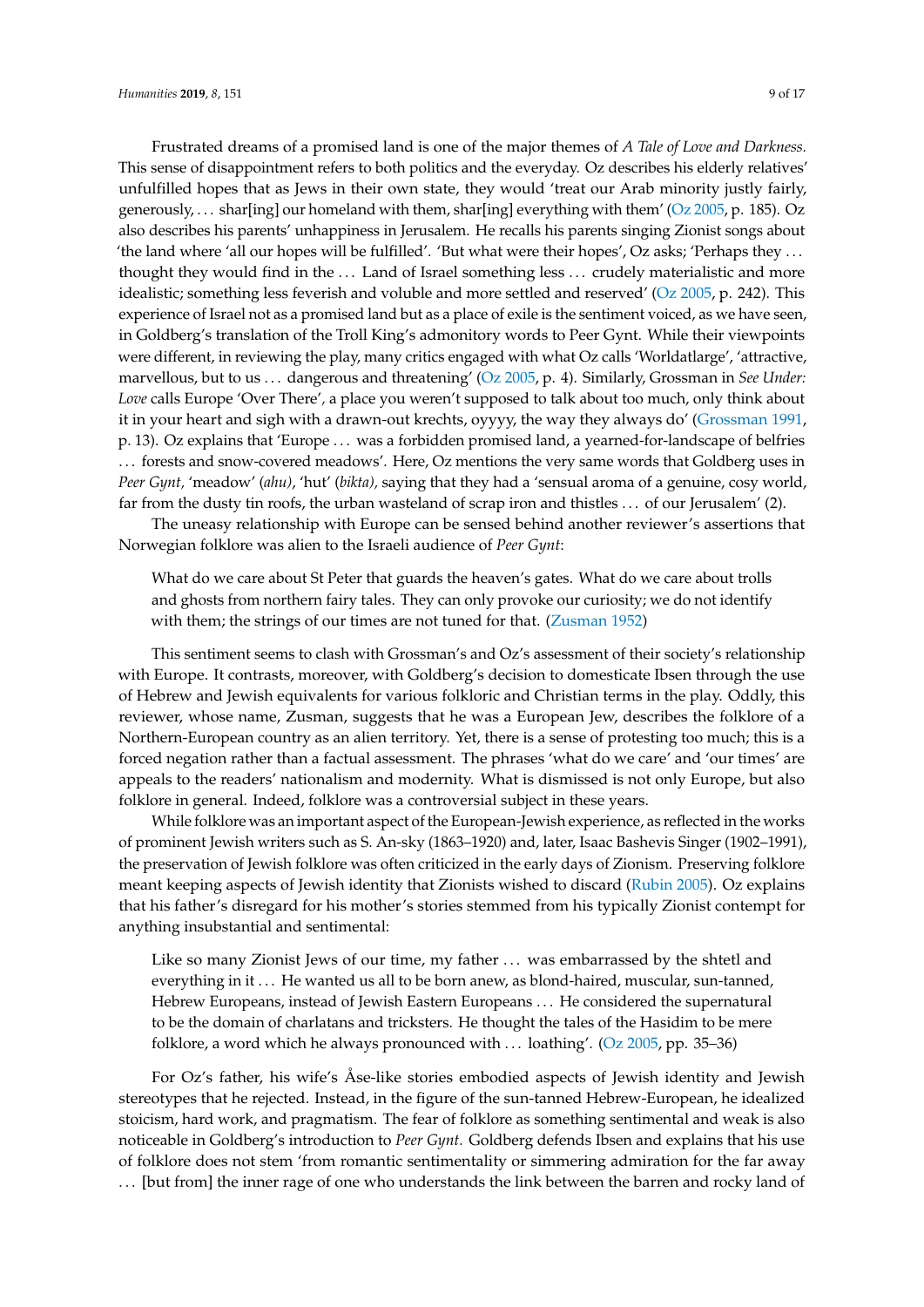an impoverished nation and their fairy tales' [\(Goldberg](#page-17-8) [1953,](#page-17-8) p. 9). Here too, stoicism is contrasted positively with sentimentality.

These objections to folklore and Europe suggest that Oz's decision to cast himself and his mother in the roles of Peer Gynt and Åse was an expression of an identity crisis within his society and family. It should be noted, moreover, that the 'negation of exile' and the concurrent negation of Europe, aspects of Jewish identity, and folklore at large were not mere reflections of Zionist aspirations. It was also a strategy adopted by many European Jews in Israel as a response to the trauma of the Holocaust. The entire Jewish populations of the Eastern European hometowns of Oz's mother and Leah Goldberg were murdered. As Grossman describes in *See Under*: *Love*, this was something the survivors tried not to speak about.

In an analysis of *A Tale of Love and Darkness* as an immigration narrative, Adia Mendelson-Maoz shows how the novel operates within the tension between the utopian narrative of the Zionist project and the reality of the Jewish immigration experience. Mendelson-Maoz explains that it 'reveals the trauma of immigration, exposing, alienation, death, and the failure of his parents' generation to blend it. It describes the violence inherent in the Zionist project that undermines the hegemonic ideology' [\(Mendelson-Maoz](#page-17-6) [2010,](#page-17-6) p. 78). This subject, she argues, is served well by the style of the book, which presents a non-linear vision of history and a literary vision of autobiography. Ibsen, it appears, has a part to play in Oz's modernist revision of trauma in personal and national history. Ibsen's Norway, or rather the land of Peer Gynt's imagination, becomes a site where the contradictions between loss, trauma, longing, and fear can be reconciled, and the stories of the Ukrainian and Lithuanian forests and meadows of Oz's mother and Leah Goldberg could find a home. Ibsen's self-exploratory study of inauthenticity becomes a way for Oz to anchor his own experience of inherited exile, grief, and frustrated Zionism.

# **4. Grossman and the Imaginary Ibsen Performance**

In Grossman's *The Zigzag Kid*, set in 1970, Ibsen also figures as an emissary from 'Over There'. When Nonny's guardian, Gabi, 'raise[s] her hand high in the style of that famous actress Lola Ciperola playing Nora in *A Doll's House*' [\(Grossman](#page-17-0) [1998,](#page-17-0) p. 88), she partakes in a series of actions that gesture towards the world beyond Israel. These include Nonny's father's purchase of an old Humber, Felix Glick's hijacking a train and escaping in a Bugatti, Gabi's recital of Lorca, and Nonny's ill-fated attempt to become 'the first Israeli matador' [\(Grossman](#page-17-0) [1998,](#page-17-0) p. 124) by attacking his neighbour's cow. These are all expressions of longing for a glamorous world beyond the Israeli reality. Through several plot twists, Nonny's attitude to this reality changes.

In the first pages of the book, Nonny is riding a train, supposedly to visit his boring uncle in Haifa. Then he discovers that he is in for a birthday surprise, which turns into a fabulous adventure, which turns into a kidnapping, which also proves to be an illusion. The infamous criminal Felix Glick and the famous actor Lola Ciperola are in fact Nonny's grandparents; from them, he hears for the first time the story of his mother who died at the age of twenty-six. This is a novel about surmounting the routine of loss and grief and discovering the excitement that lies beyond. The question is what was the Ibsen production at Habimah in which Nonny and Gabi saw Lola Ciperola? To solve this riddle, some zigzagging is required.

*A Doll's House* was first staged in 1921, which falls outside the time frame of the novel. It was then staged in 1959, but not in Habimah, but the Kameri, its well-established rival, also based in Tel Aviv. In fact, even though several Ibsen productions were mounted in Habimah, *A Doll's House* was not one of them. The Habimah first lady, Hannah Rovina (1888–1980), played Mrs Alving in *Ghosts* in 1947, but never Nora. Besides, in 1970, she would have been too advanced in years to be the prototype for Nonny's youthful grandmother. Hannah Maron (1923–2014) who played Nora in 1959 is a more likely candidate. Of course, this production is also too early to be remembered by the thirteen-year-old Nonny, but Maron also played Hedda Gabler in 1966. She was often called the 'queen' or 'the first lady of the Israeli theatre' whose every absence from the stage was noted, and whose come-backs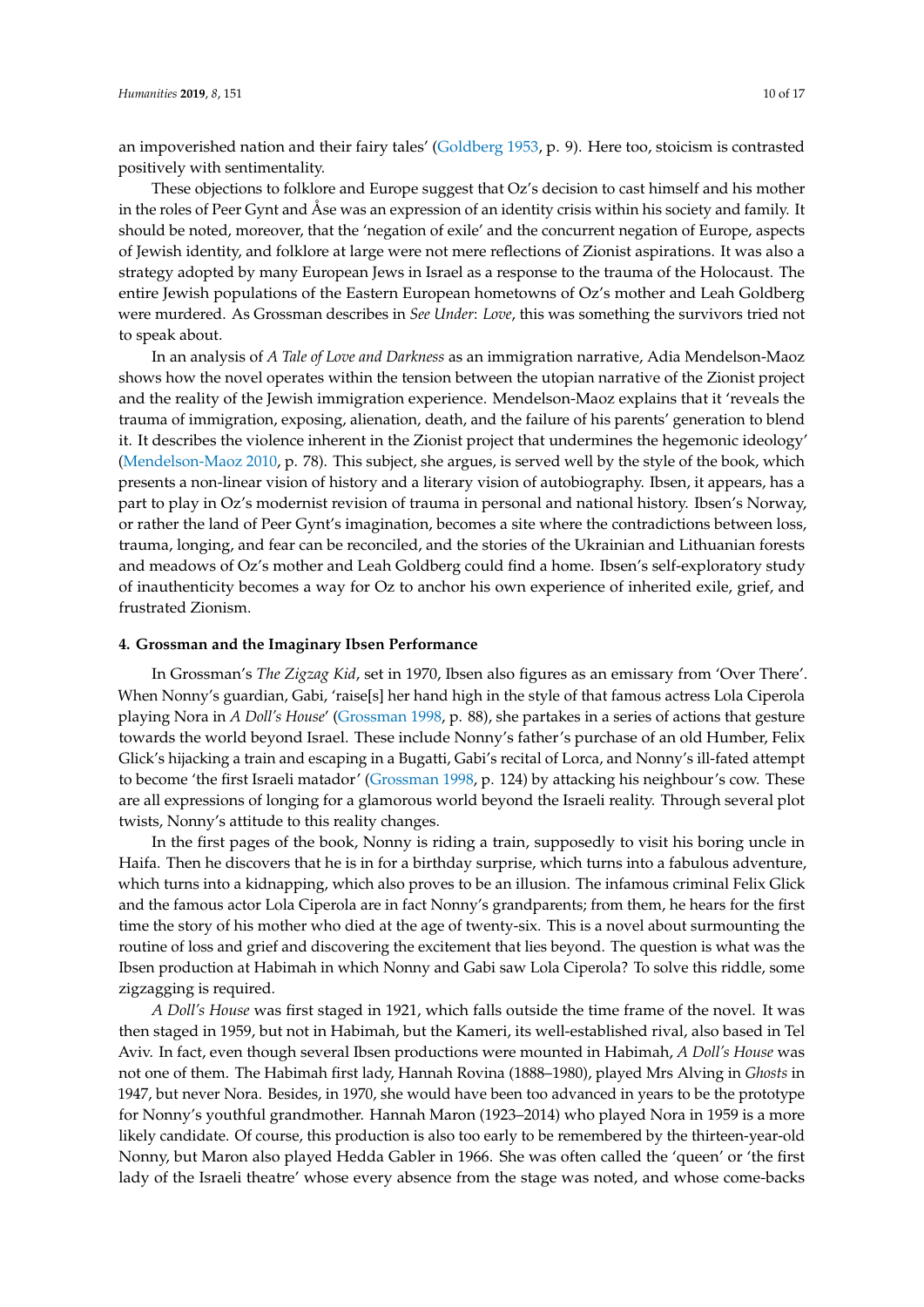in *A Doll's House,* after an absence of a year, and in *Hedda Gabler,* after two years, were celebrated in the press [\(Bar-Kadma](#page-16-9) [1966\)](#page-16-9). Several details, such as her reputed fiery temperand her proclivity for grand roles point to her as the possible model. A telling detail is that Hannah Maron's son's name was Amnon, which is also Nonny's full name. Yet, Maron played in Ibsen's productions in the Kameri, not Habimah. The author avoids pointing to a real production or a real actress while zigzagging just close to the actual events. In fact, *A Doll's House* and *Hedda Gabler* are both absorbed by the novel's exploration of theatricality. However, *Hedda Gabler*, though unmentioned, is more important.

The significance of *A Doll's House* for the novel emerges in relation to Toril Moi's point on how the play exposes the characters' interactions with each other as a series of 'self-theatricalizing fantasies' [\(Moi](#page-17-21) [2006,](#page-17-21) p. 234). Moi argues that 'Ibsen's modernism', in *A Doll's House*, is based on the sense that we need theatre . . . to reveal the games of concealment and theatricalization in which we inevitably engage in everyday life' [\(Moi](#page-17-21) [2006,](#page-17-21) p. 241). The improbable plot of *The Zigzag Kid*, with its pretend kidnappings that turn out to be real, only to be revealed as family outings, articulates precisely that aspect of human relationships. The love stories of Lola and Felix and of Nonny's father and his mother are both highly theatrical. Even more importantly, they become part of an elaborate game that Gabi plays in a bid to win Nonny's father's heart. At the end of the novel, Nonny wonders whether, in fact, the whole elaborate adventure has been orchestrated by Gabi, and whether, in fact, he has been used as an actor in her play. Whatever the case may be, Gabi, even as she embraces the man who has finally proposed to her, does not forget Nonny; returning him to the role of the all-seeing spectator, she reaches for Nonny's hand to pass a secret message of gratitude and relief: 'At last' [\(Grossman](#page-17-0) [1998,](#page-17-0) p. 308). The novel positions itself in the shadowy zone between reality and mimesis. It is theatre that comes dangerously close to reality only to become theatre again. If *A Doll's House* explores theatricality predominantly in the sphere of human relations, *Hedda Gabler* deals precisely with this cross-over from fantasy into tragedy through the figure of its eponymous heroine whose character may be seen as a prototype for Nonny's mother, Zohara.

Zohara is a dreamy and troubled child who grows into a woman closely resembling Hedda. Consider the following statements: 'Your mother was very strong woman [sic] . . . and very beautiful. She was strong like only very beautiful people are (93); 'Beautiful, wild like a tiger . . . she was the queen of Tel Aviv' (226); 'She was even . . . cruel . . . There are some whose lives were ruined because of her ... cruel like a kitten playing with mouse' (227); 'how she galloped on horseback, she would fly' (95). Readers familiar with Ibsen's play should be able to recognize Hedda in Grossman's image which conflates beauty, cruelty, and power. Hedda flouts nineteenth-century conventions; she offends an elderly lady, threatens to burn another woman's hair, destroys a manuscript, and hopes to convince a man to commit suicide because this action would give her 'a sense of freedom to know that a deed of courage is still possible in this world,—a deed of spontaneous beauty' [\(Edmund and Archer](#page-17-22) [1911,](#page-17-22) p. 210). Like Zohara, Hedda is a skilled rider; she is 'General Gabler's daughter', still remembered even after her marriage for 'riding down the road [ . . . ] In that long black habit—and with feathers in her hat' [\(Edmund and Archer](#page-17-22) [1911,](#page-17-22) p. 24).

Of course, Hedda is also an accomplished shot who fires the pistols that she has inherited from her father to cure the devastating boredom of her marriage. A weapon also shows up in *The Zigzag Kid.* The first in a series of unusual items, which the novel treats like fairy-tale artefacts or theatrical props, is a nineteenth-century woman's pistol held by Felix Glick as he highjacks the train. In an inversion of the situation in *Hedda Gabler*, it is the father who inherits the daughter's pistol. Glick uses it to threaten the driver of the train, tells the shocked Nonny that it is only a toy, and then causes him even more distress by firing the pistol. This business with the pistol encapsulates both the play's and the novel's preoccupation with the border lines between a beautiful gesture and gruesome violence. Their cruelty, 'Amazon tastes for horses and weapons' [\(Templeton](#page-17-23) [1997,](#page-17-23) p. 230), and beauty are not the only aspects that unite Hedda and Zohara. The remark made about Hedda by Elizabeth Robbins (one of the first actors who took on this role in the English speaking world) is applicable equally to Zohara: she has 'a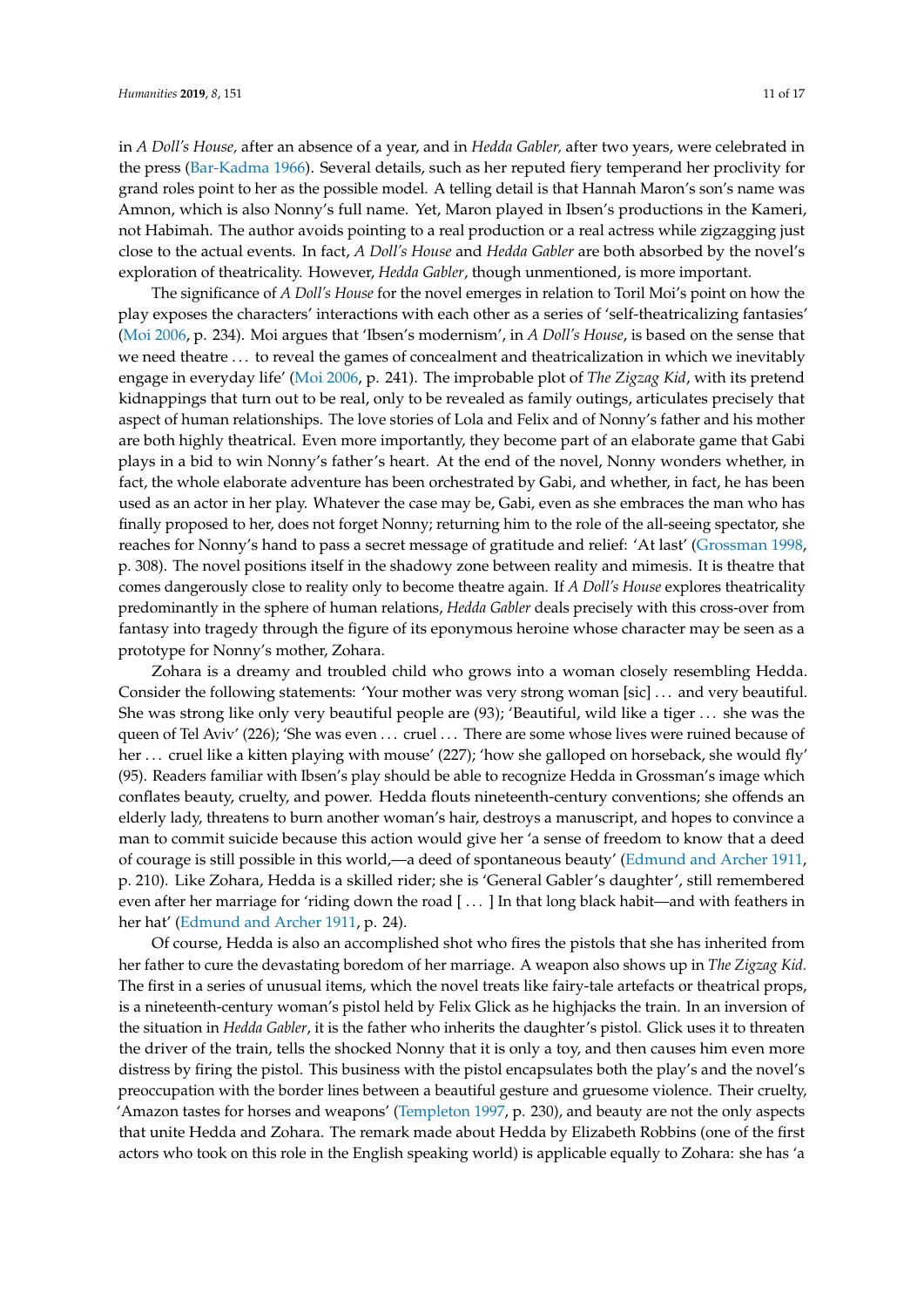strong need to put some meaning into her life, even at the cost of borrowing it, or stealing the meaning out of someone else's' [\(Templeton](#page-17-23) [1997,](#page-17-23) pp. 231–32).

Moi notes that in *Hedda Gabler*, unlike earlier plays: 'the everyday is no longer potentially redemptive; it [is] . . . a petty and banal sphere of routinized, conventional, and empty interactions' [\(Moi](#page-17-21) [2006,](#page-17-21) p. 318). *The Zigzag Kid* is full of attempts to transcend the everyday. Nonny is a policeman's son, yet for him, crimes and pranks are expressions of beauty and courage. Like Hedda's reckless practice shooting and her threats to burn her rival's hair, these actions hover on the threshold of lawfulness. When Nonny comes closer to crime or violence, he panics, partly because he senses that there is a part of him that is forever a 'fugitive' and a 'criminal' [\(Grossman](#page-17-0) [1998,](#page-17-0) p. 243).

Of course, a significant difference between Hedda and Zohara is their environment. Hedda is confined to the life of a nineteenth-century society wife, while Zohara is free to have adventures. Hanna Maron, who studied the role extensively and was inspired by the erotic tension in Munch's paintings [\(Snunit](#page-17-24) [1966\)](#page-17-24), noted of the role: 'Before us is a person with potential, who because of her upbringing [and] environment . . . was prevented from the possibility of communicating with others' [\(Bar-Kadma](#page-16-9) [1966\)](#page-16-9). However, environment is not the only factor in Hedda's personality, and in fact, the reverberation of this character in Grossman's book illustrates this. Having transferred Hedda from nineteenth-century Norway to Israel and allowed her more freedom, Grossman has failed to prevent this character-type's tragic end.

Grossman lets Zohara enjoy everything that Hedda is denied. As a teenager in Mandatory Palestine, Zohara runs wild with the boys, ignores politics, and uses coarse language. Unlike Hedda, she does not lose her father. Instead, she sets off with her father on a two-year adventure, indulging in a life of crime. Still, when Zohara returns, just after the foundation of the state, and much like Hedda upon her return from her honeymoon, she is lost. 'I don't want more filthy lucre', she says to her father, 'and I don't want to swindle fools anymore. I just want to have some fun, to feel my heart beat, because life is so boring now that we're home, I could die of boredom here' [\(Grossman](#page-17-0) [1998,](#page-17-0) p. 251). These words parallel Hedda's complaints of being 'mortally bored' [\(Edmund and Archer](#page-17-22) [1911,](#page-17-22) p. 91), words that acquire their full meaning when she shoots herself in the last act. This sense of boredom might be more than just a reaction to her confining environment. 'Ibsen', asserted one Israeli reviewer, 'misses a full life, a life that is so full that it is impossible ... Hedda misses this kind of life and sacrifices her life on the altar of this longing' [\(Feuerstein](#page-16-10) [1966\)](#page-16-10).

Zohara's boredom, or rather her longing for a life that is impossible, can be contextualized within the history of her country. Notably, her picaresque journey takes place precisely during the years that saw the outbreak of the Civil War in Mandatory Palestine followed by the expiration of the British mandate, the establishment of the State of Israel, the first Arab-Israeli war, the defeat of the Arab side, and the Nakba, which is the violent expulsion of over hundreds of thousands of Palestinians from their homes. None of these events make it into the novel. It is as if they happen off stage, influencing the main action without being acknowledged or seen. The violence, horror, and triumphalism of these years are hidden by the imagined story of a criminal and his daughter. Oz's novel can supplement some of the blanks in the story of Zohara's return to her country. He describes the years of austerity as the early 1950s came to be known:

Now that the years of euphoria were over, we were suddenly living in the 'morning after': grey, gloomy, damp, mean and petty. These were the years of blunt Okava razor blades, tasteless Ivory toothpaste, smelly Knesset cigarettes, ... cod-liver oil, ration books ... government work schemes, queues in the grocer's, larders built into kitchen walls, cheap sardines ... Arab infiltrators from the other side of the armistice line, the theatre companies, . . . washing children's hair to get rid of the lice. [\(Oz](#page-17-2) [2005,](#page-17-2) p. 154)

To combat her boredom, Zohara decides on an act of daring: she climbs the roof of a diamond centre, performs a tune on her recorder for the policemen below and attempts an escape by walking across the arm of a crane to a nearby chocolate factory. The actions are as seemingly gratuitous as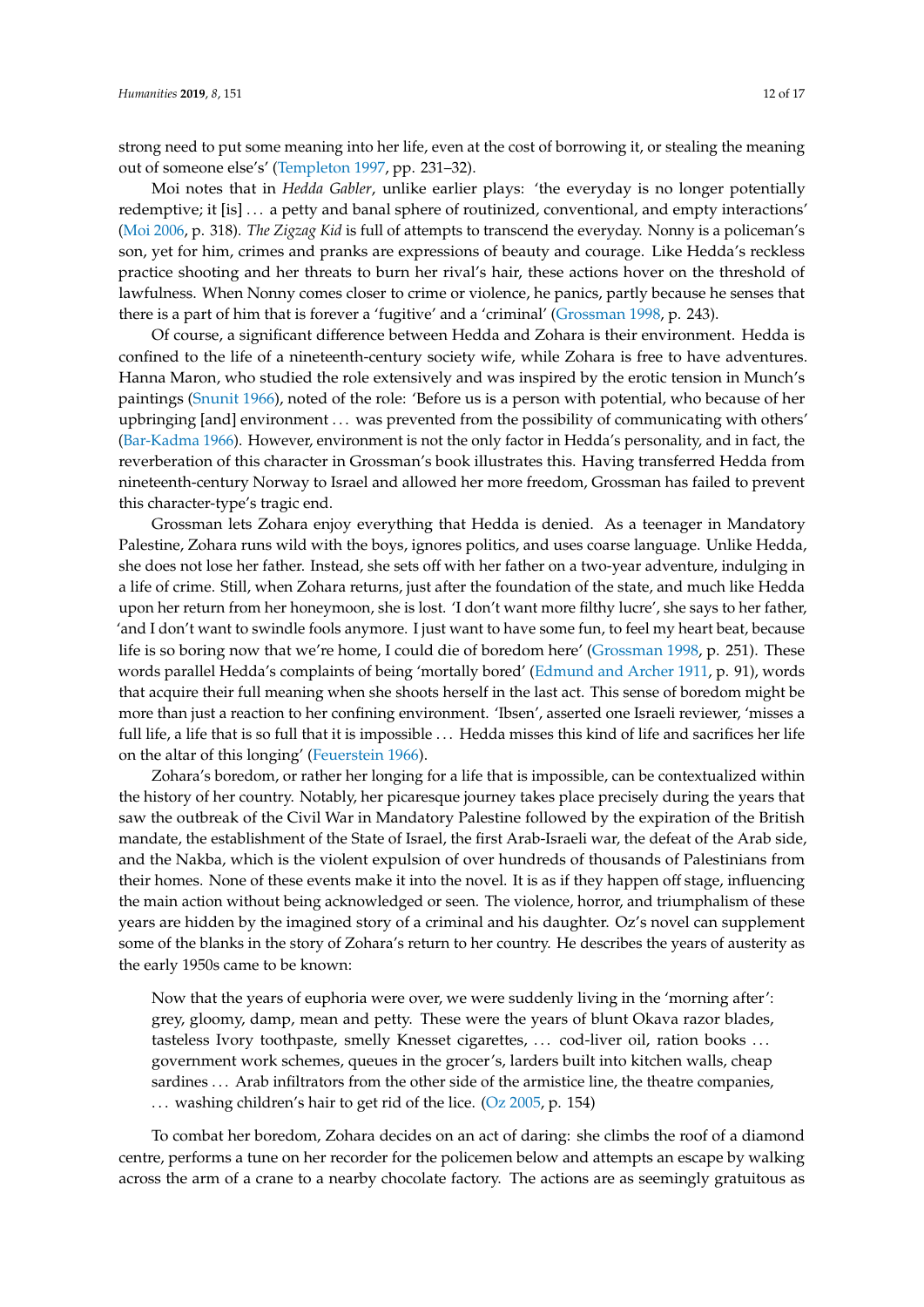Hedda's burning of Løvborg's manuscript or her half-succesful attempt to turn the unfortunate author, who was once her would-be lover, to suicide. Zohara is pursued by Kobi, Nonny's future father, and she shoots him. Her motives, as interpreted by other characters in the novel, are reminiscent of Maron's explanation of the backstory in which Hedda threatens to shoot Løvborg: 'When he wanted to deepen their connection she was disgusted and threatened to kill him' [\(Bar-Kadma](#page-16-9) [1966\)](#page-16-9). In Zohara's case, we hear that 'Maybe she felt that he was dangerous . . . Not as a detective, but as a man. Maybe she could sense that he would play an important part in her life, and it threw her into a panic' [\(Grossman](#page-17-0) [1998,](#page-17-0) p. 257). Zohara's act, therefore, does not only echo Ibsen's play, it echoes the Israeli actor's interpretation of the play in 1966. With the story of Zohara's escapade, Grossman again lets his heroine have what Hedda is denied: she does not merely threaten to shoot her would-be lover, she actually shoots him, and after her release from prison, the two get married and set off for a remote farm near the Jordanian border. She gives birth to Nonny (whereas Hedda ends her pregnancy and her life in the final act) and she is happy for a short while; yet, all this proves to be a short reprieve from her problems.

Zohara's marriage to Kobi begins to fall apart because he is too fond of the radio broadcasts of football matches, a Friday newspaper, and an after-dinner bottle of malt-beer. Threatened by Kobi's encroaching domesticity, Zohara starts a serious fight when he buys a chintzy easy chair which reminds her of a similar piece of furniture owned by her former vulgar neighbour. In other words, Hedda, re-imagined in a different environment and in a love marriage, still suffers from an intolerance of vulgarity and the banality of everyday. The women's tragic deaths are not merely reflective of their similar personalities. Their suicides condemn their environments. Israel of the 1950s cannot contain Hedda any more than nineteenth-century Norway could. Indeed, reviews of the 1966 production show the critics' conservatism.

Israeli critics wished to improve Hedda instead of understanding her. The *Jerusalem Post* described Hedda as a 'self-centred destructive woman incapable of love' [\(Anonymous](#page-16-11) [1966\)](#page-16-11). The left-wing *Haaretz*, articulated her problem as being unable 'to listen to [her] heart' [\(Gomzo](#page-17-25) [1966\)](#page-17-25); an article in the right-wing *Hayom* claimed the play's message to be about people's need 'to learn how to match themselves to reality', while the pro-Soviet *Kol-ha-Am* condemned Hedda for being too emancipated and suggested that she should have been more like Thea. These reactions are not atypical; as Joan Templeton demonstrates, critics often deny Hedda her reality and the playwright his right for a subject by suggesting that Hedda is unrealistic or that her salvation lies in loving one or other of the male characters in the play 'simply because they are there' [\(Templeton](#page-17-23) [1997,](#page-17-23) p. 208). What such reactions show is an inability to transcend the very patriarchal structures against which Hedda rebels. Zohara's death, like Hedda's, transcends existing social structures.

The period shortly before Zohara's death is a difficult one. She keeps fighting with Kobi and often runs away to hide in the mountains or drink in Tel Aviv, only to have him collect her and bring her home. Her disappearance is believed by her parents to be either suicide or an accident: 'maybe she fell to her death from a cliff. Maybe she was murdered by infiltrators. The army made inquiries' [\(Grossman](#page-17-0) [1998,](#page-17-0) p. 284). The mystery of her death parallels Judge Brack's shout upon discovering that Hedda has killed herself: 'people don't do such things' [\(Edmund and Archer](#page-17-22) [1911,](#page-17-22) p. 224). Zohara is transgressive in that she ignores the facts of Israeli life in the 1950s, its contested borders, hostility with Jordan, 'infiltrators' or the Palestinian *fedayeen*, as they were known, and the political events that led to their actions. In Grossman's novel, the landscape where Zohara meets her death is not described in realistic detail. It is ostensibly a novel for children, and the story-within-a-story featuring Zohara is told by the bereaved parents to her young son. Underneath the fairy tale romanticism of this story, however, is the reality, such as described by Oz in the account of his nights in a kibbutz:

Beyond the barbed-wire fence lurked empty fields, deserted orchards, hills without a living soul, plantations abandoned to the night wind, ruins of Arab villages . . . the night . . . was still totally empty. And in this great emptiness infiltrators, fedayeen, crept though the heart of the night. And in this great emptiness . . . drooling jackals roamed, whose lunatic, blood-curdling howls penetrated our sleep and froze our blood towards dawn. [\(Oz](#page-17-2) [2005,](#page-17-2) p. 497)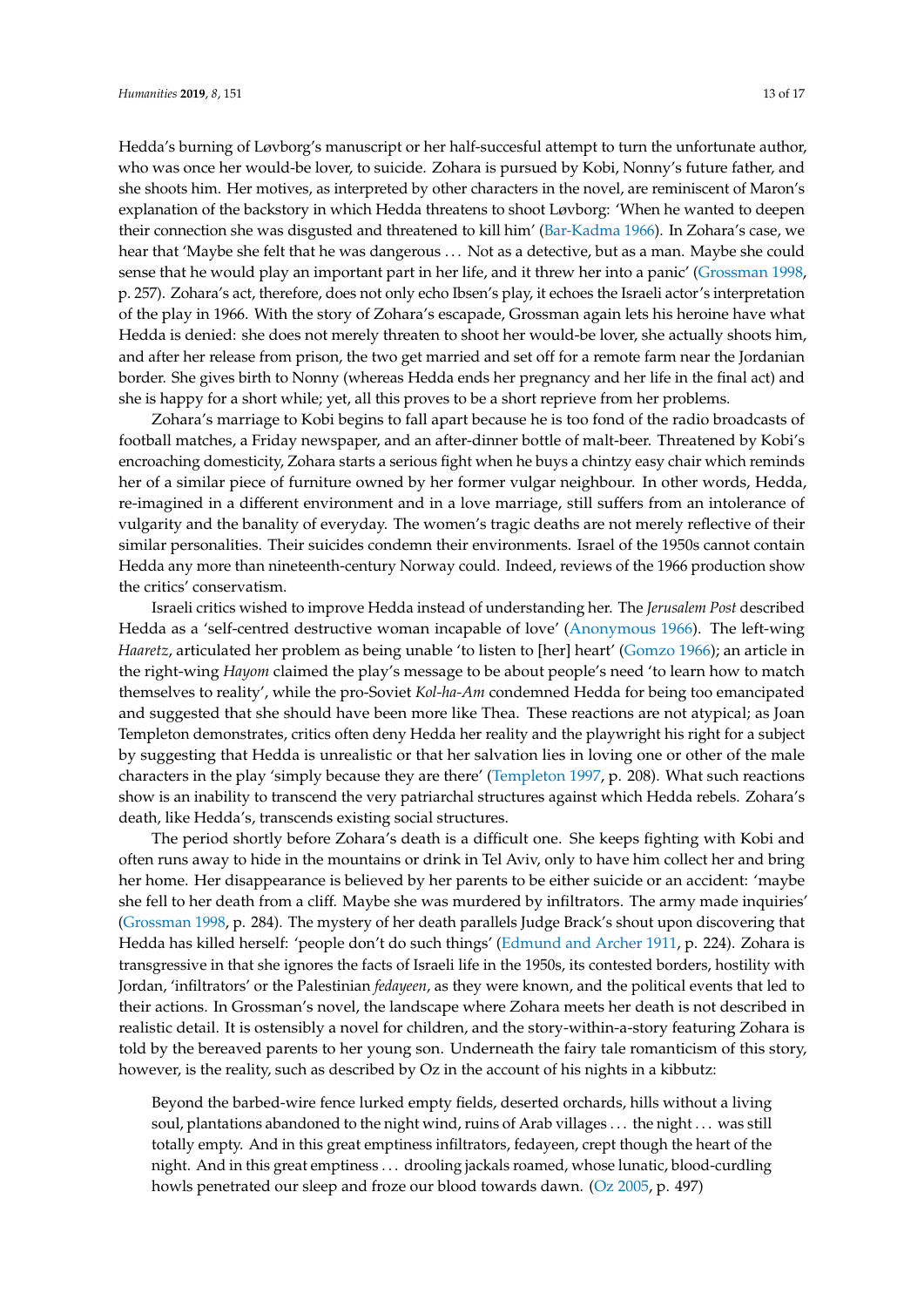Grossman's novel, in a way oddly like the autobiographical work by Oz, centres on the son's impossible quest for the dead parent. The fictional Zohara cannot be brought back from the dead, and neither can Oz's mother Fania Klausner. *A Tale of Love and Darkness,* in reviving her Åse-like stories, reconstructing her life in the town of Rovno, and carefully recounting her final moments, confronts the impossibility of reversing or even fully understanding the death of a loved one, no matter how inspired the writing or meticulous the research. Grossman, similarly, sends his protagonist on a quest to uncover his mother's past. However, neither Zohara's nor Fania Klausner's suicide can be fully comprehended and brought out of the darkness that it engendered in the life of the narrators.

The only thing that can be done is the process symbolized in *The Zigzag Kid* by Nonny's wearing his mother's childhood clothes as a disguise. Through wearing her clothes and walking the path Zohara walked as a young girl, Nonny merges his mind with his late mother's until, in the endgame of the novel, he is able to guess the code of the safe where she has left him a present. Through this embodiment of Zohara, Nonny approximates what the novel admits as impossible—a true knowledge of the Other. The process is reminiscent of Grossman's description, in *Writing in the Dark*, of his ability, as an author, to subconsciously imagine the embodied life of his characters up to the point where he feels 'what it means to be another person' [\(Grossman](#page-17-26) [2006,](#page-17-26) p. 36). For Grossman, this ability to understand the Other through creative endeavour is crucially important precisely because he sees himself as writing in a 'disaster zone' [\(Grossman](#page-17-26) [2006,](#page-17-26) p. 47), which threatens to 'turn human beings into faceless one-dimensional creatures lacking volition' [\(Grossman](#page-17-26) [2006,](#page-17-26) p. 51). To understand Zohara and Hedda is to understand why people 'do such things'. In other words, it means confronting the violence of history and the complexity of the theatrical games that people play in order to survive and that often kill them.

#### **5. Conclusion: Ibsen and Israeli Modernism**

Having examined the possible meanings of Oz's and Grossman's allusions to Ibsen in the context of Ibsen's reception in Israel, I would like to address the following question: Why does it matter that Oz and Grossman mention Ibsen? After all, these allusions occupy a barely significant space on the pages of their works. Furthermore, what are the possible applications of the method adopted here for the study of modernism?

Firstly, it is worth mentioning that the present study deals with isolated instances of a larger phenomenon. There were many Ibsen productions in Hebrew, both before and after the foundation of the State of Israel; the catalogue of the Israeli Centre for the Documentation of the Performing Arts lists 47 files containing production materials of Ibsen's plays in Hebrew. In addition, there are reviews in the newspapers, and multiple articles in Hebrew periodicals. There are also multiple translations of the major plays (the National Library of Israel contains three different translations of *Hedda Gabler* and *Peer Gynt*). In other words, if one wished to apply D'Amico's six points to the study of Ibsen's reception to Israel, one would find a rich body of material. The seventh point proposed in this article refers to the allusions and echoes in fiction and drama. While it is difficult to estimate the number of these textual details across the corpus of Israeli literature, it is likely that further research in this direction should yield more results; several prominent Israeli writers, including Max Brod and Ephraim Kishon wrote reviews of Ibsen's plays, and there are some early articles on the connections between Nathan Alterman and Ibsen [\(Yerushalmi](#page-17-27) [1976\)](#page-17-27). Moreover, the Hebrew Ibsen should be studied (as has been done by Freddie Rokem) in conjunction the records of the productions of his plays in the Palestinian theatres as well as the corpus of Arabic translations of Ibsen's works.

However, while Ibsen's presence on the Israeli stage was considerable, his plays are not likely to have been the agents of change. The first Hebrew performance in Mandatory Palestine took place in 1905 [\(Rokem](#page-17-12) [2011,](#page-17-12) p. 131), only a year before the playwright's death, and long after the European and even the belated British controversies over *A Doll's House* and *Ghosts*. Secularisation, feminism, and anti-idealism were central issues in the Israeli society throughout the twentieth century, but it is unlikely that their development was impacted by Ibsen's productions. Rather we are likely to find, as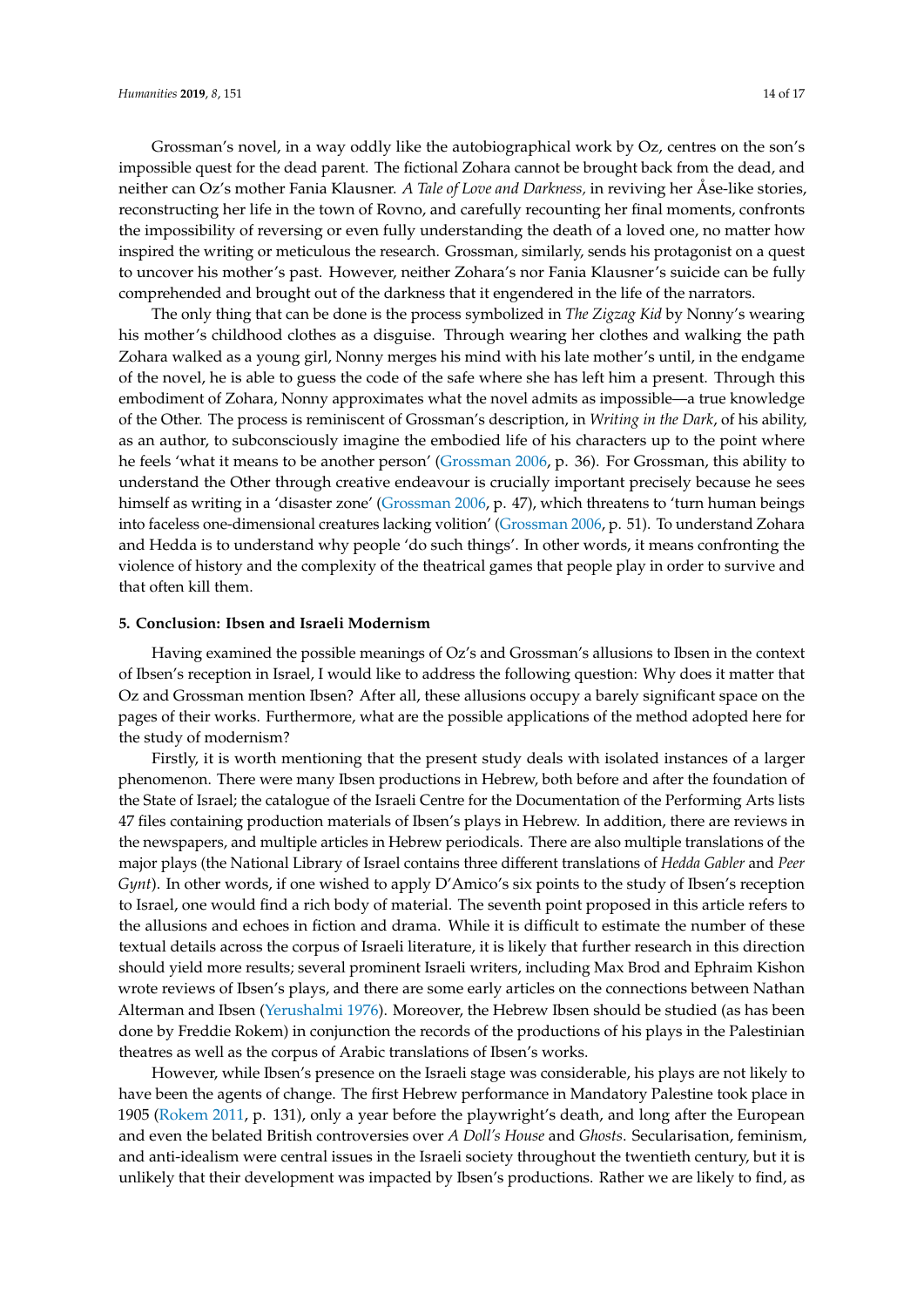in the case of this article, that Ibsen's plays provided sites for the audiences and critics to engage with these issues as reflected through Ibsen.

What can be gained from the study of Hebrew and Israeli engagements with Ibsen (and indeed other modernist authors in translation), however, is more important than a measure of his impact. To examine Ibsen's reception in Israel means to study modernism from a new perspective, one that transcends temporal and national boundaries.

There have been several calls to redraw the map of our engagement with modernism, not least from Ibsen scholars and scholars of Jewish literatures. Thus, in examining the 'worlding' of Ibsen and his status in his native country, Narve Fulsås and Tore Rem challenge an outdated narrative of Ibsen's becoming modern through his emigration. Their work uncovers an array of networks, both domestic and foreign, that allowed the Norwegian author to become an acclaimed world classic [\(Fulsås and Rem](#page-17-28) [2018\)](#page-17-28). Parallel-wise, Jewish literature can be seen as 'transnational and multilingual body of writing whose networks of linguistic and cultural exchange provide a clear counterpoint to the center-periphery model of global literary circulation' [\(Levy and Schachter](#page-17-29) [2015,](#page-17-29) p. 433). In addition, there have been calls to reexamine the temporal boundaries of modernism. Susan Friedman suggests that the traditional view of modernism as a period from 1890 to 1956 [\(Anselmo](#page-16-12) [2014\)](#page-16-12) is the result of privileging the developments in Europe and the English-speaking world over a multitude of modernisms that occurred elsewhere. Indeed, if this traditional framework is accepted, then Ibsen is too early and Grossman and Oz are too late to be considered modernists. Instead, Friedman suggests seeing modernism as the 'expressive domain' of modernity, defined as a 'powerful vortex of historical conditions that coalesce to produce sharp ruptures from the past that range widely across various sectors of a given society' [\(Friedman](#page-16-13) [2006,](#page-16-13) p. 433). In this view of modernism, a comparative study of literary works from distant historical periods, revelas not a hierarchical chain of influence, but a conversation between equals.

This conversation, moreover, is two-sided. The later work may illuminate the earlier work's concerns, so that, for example, Grossman's Zohara extends the conversation about Hedda beyond the topic of the repressive aspects of her environment. Conversely, the earlier work may provide a historical counterpoint to the topic explored in the later work. In the case of Ibsen and the Israeli authors discussed here, this refers to Nationalism and Zionism. The ideology that gave birth to the State of Israel, and, by extension, to its literature, is, in the words of Sidra DeKoven Ezrahi, a 'modernist creation' [\(DeKoven](#page-16-14) [Ezrahi](#page-16-14) [1998,](#page-16-14) p. 11). Zionism shares features with such cultural revivalist movements as, for instance, the Norwegian cultural revival, a movement which is the inspiration of Ibsen's early historical plays and which enabled Ibsen to receive a stipend to collect folklore. Ibsen's later exploration of myth making, identity, and their relation to national consciousness is relevant to Zionism precisely because of the centrality of myth to the movement. In *Modernism and Zionism*, David Ohana examines Zionism through the lens of what he calls 'mythical modernism', which he sees as the 'fundamental assumption of the ability of the individual to create a world in his own image, and in this way to establish a correlation between (modern) man and his (modern) world not through rational processes, but by means of a new myth' [\(Ohana](#page-17-30) [2012,](#page-17-30) p. 2). This is also one of the key themes of *Peer Gynt.* Looking at Israeli engagements with Ibsen means examining modernism from the opposite ends of the temporal spectrum.

Ibsen's Peer fantasizes about founding a country in the desert peopled by his offspring. When Goldberg has Peer refer to Gyntiana in terms evocative of the Zionist discourse, she draws attention to her position within the recently fulfilled fantasy and the concurrent frustrations of this situation. Her translation expands the reach of the play's exploration of myth making. The same can be said about the performance of the play. *Peer Gynt*, in spite of its critique of colonialism, has not been able to transcend the pull of orientalism [\(Helland](#page-17-31) [2009\)](#page-17-31) and neither did the production. Its exotic portrayal of North Africa and the Middle East in Act 4 made no account for the geographical location of the production. Most reviewers did not have an issue with that, although one satirical piece described Peer being dressed as '*ole turki*' [a new immigrant from Turkey] thus hinting at the generic orientalism of the production [\(Kishon](#page-17-15) [1952\)](#page-17-15).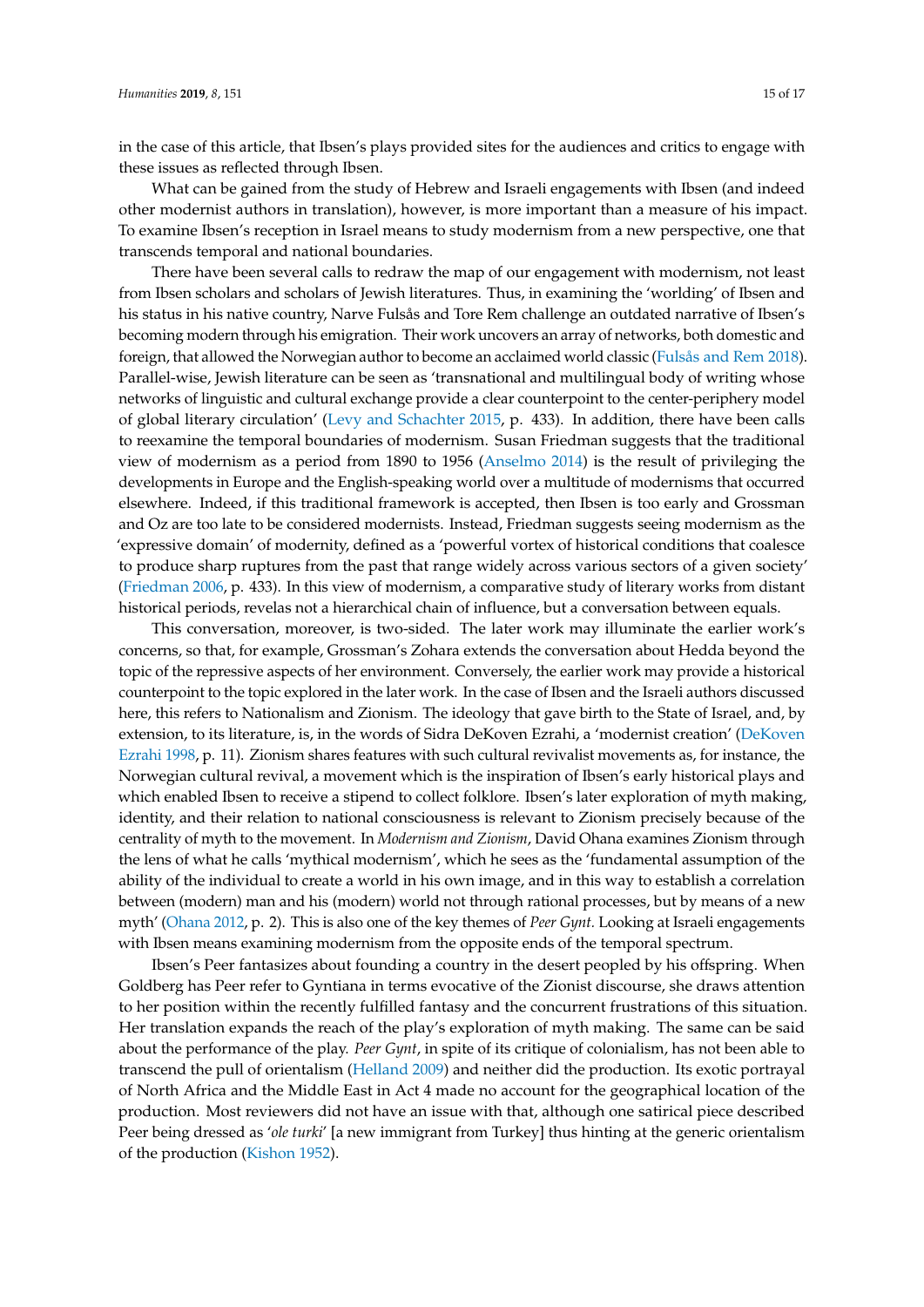A similar bringing together of historical perspectives occurs when Grossman mentions *A Doll's House* at the start of *The Zigzag Kid.* Gabi's raising her hand in the air is described though an allusion to a fictitious performance of *A Doll's House* made by a fictional actress embodying two leading ladies of the Israeli theatre. Grossman does not specify whether this gesture, impressive enough to be remembered by a teenager, is made by Nora at the start of the play or at the moment of her radical rejection of her marriage and her society's ideals. Grossman's Gabi uses the gesture to signal her own rebellion. Not all children fit into the neat square shapes defined for them by the authorities, she argues, some children are 'zigzags'.<sup>11</sup> The rebellious zigzag and the shocking exit from a doll's house become intertwined.

The shape that gives the book its title is a symbol of deviance as an ethical and epistemological alternative to the established frameworks for examining the past. Nonny has to uncover his past in order to grow up into a responsible adult, but the past is no longer a convenient one-dimensional story, such as the Zionist narrative. Instead it is a zigzagging path across multiple conflicting narratives requiring equal degrees of imagination and integrity to navigate. Oz's autobiographical novel, though a more monumental undertaking, is a similar quest into the past. Like Grossman, Oz offers a multi-vocal, complex narrative, in place of the standard nationalist interpretation of the past. He presents this project as a way to understand his own place within the history of the conflict. For both authors, this quest into the past (undertaken also in their other works) has a redemptive function and is connected to their fight against the occupation and for the Palestinian civil rights. In playing with Ibsen, or rather in casually enlisting Ibsen's help in their exploration of the myths of Israeli nationhood and identity, Grossman and Oz do not merely nod to the past, they expose the intricate paths across physical and time-related borders which literary ideas take as they migrate, grow, and metamorphose.

**Funding:** This research was funded by NUI Galway College of Arts, Social Sciences, and Celtic Studies Research Support Scheme 2018.

**Conflicts of Interest:** The author declares no conflict of interest

### **References**

<span id="page-16-7"></span>Aisenberg, A. 1952. *Hirhurim Sheleahar Hatzaga*. Kiryat Ata: Haoved Hatzioni, pp. 274–75.

<span id="page-16-11"></span>Anonymous. 1966. Theatre. *Jerusalem Post*, May 13.

<span id="page-16-12"></span>Anselmo, Anna. 2014. Modernism. EDUCatt-Ente per il Diritto allo Studio Universitario dell'Università Cattolica. Available online: https://[educatt.unicatt.it](https://educatt.unicatt.it/)/ (accessed on 1 October 2018).

<span id="page-16-9"></span><span id="page-16-3"></span>Archer William, and Charles Archer, transs. 1909, *Peer Gynt*. New York: Charles Scribner's Sons.

<span id="page-16-2"></span>Bar-Kadma, Emmanuel. 1966. Malkha al HaKrashim. *Yediot Ahronot*, May 20.

- Barthes, Ronald. 2013. The Death of the Author. In *Modern Criticism and Theory: A Reader*, 3rd ed. Edited by David Lodge and Nigel Wood. New York: Routledge.
- <span id="page-16-14"></span><span id="page-16-0"></span>D'Amico, Giuliano. 2014. Six Points for a Comparative Ibsen Reception History. *Ibsen Studies* 14: 4–37. [\[CrossRef\]](http://dx.doi.org/10.1080/15021866.2014.937151) DeKoven Ezrahi, Sidra. 1998. Israel and Jewish writing: The next fifty years. *Religion & Literature* 30: 9–21.

<span id="page-16-8"></span><span id="page-16-5"></span>Durbach, Errol. 1982. *'Ibsen the Romantic': Analogues of Paradise in the Later Plays*. London and Basingstoke: Macmillan. Eshel, D. 1952. Per gint behadar bamato. *Al Hamishmar*, June 18.

<span id="page-16-10"></span><span id="page-16-6"></span>Feuerstein, A. 1966. Hedda gabler beteatron hakameri. *Hatzofe*, June 17.

Finkel, Shimon. 1971. *Be mavokh Tafkidi: Havayot Misednat Habima*. Tel Aviv: Mifaley Tarbut ve Hahinuch.

- <span id="page-16-1"></span>Fish, Stanley Eugene. 1980. *Is There a Text in this Class? The Authority of Interpretive Communities*. Cambridge: Harvard University Press.
- <span id="page-16-13"></span>Friedman, Susan S. 2006. Periodizing modernism: Postcolonial modernities and the space/time borders of modernist studies. *Modernism*/*Modernity* 13: 425–43. [\[CrossRef\]](http://dx.doi.org/10.1353/mod.2006.0059)
- <span id="page-16-4"></span>Fromkin, David. 1989. *A Peace to End All Peace: The Fall of the Ottoman Empire and the Creation of the Modern Middle East*. New York: Avon Books.

 $11$  The Hebrew title 'Yesh yeladim zigzag' literally means There are children who are zigzags or, slightly less awkwardly, 'some kids are zigzags'.